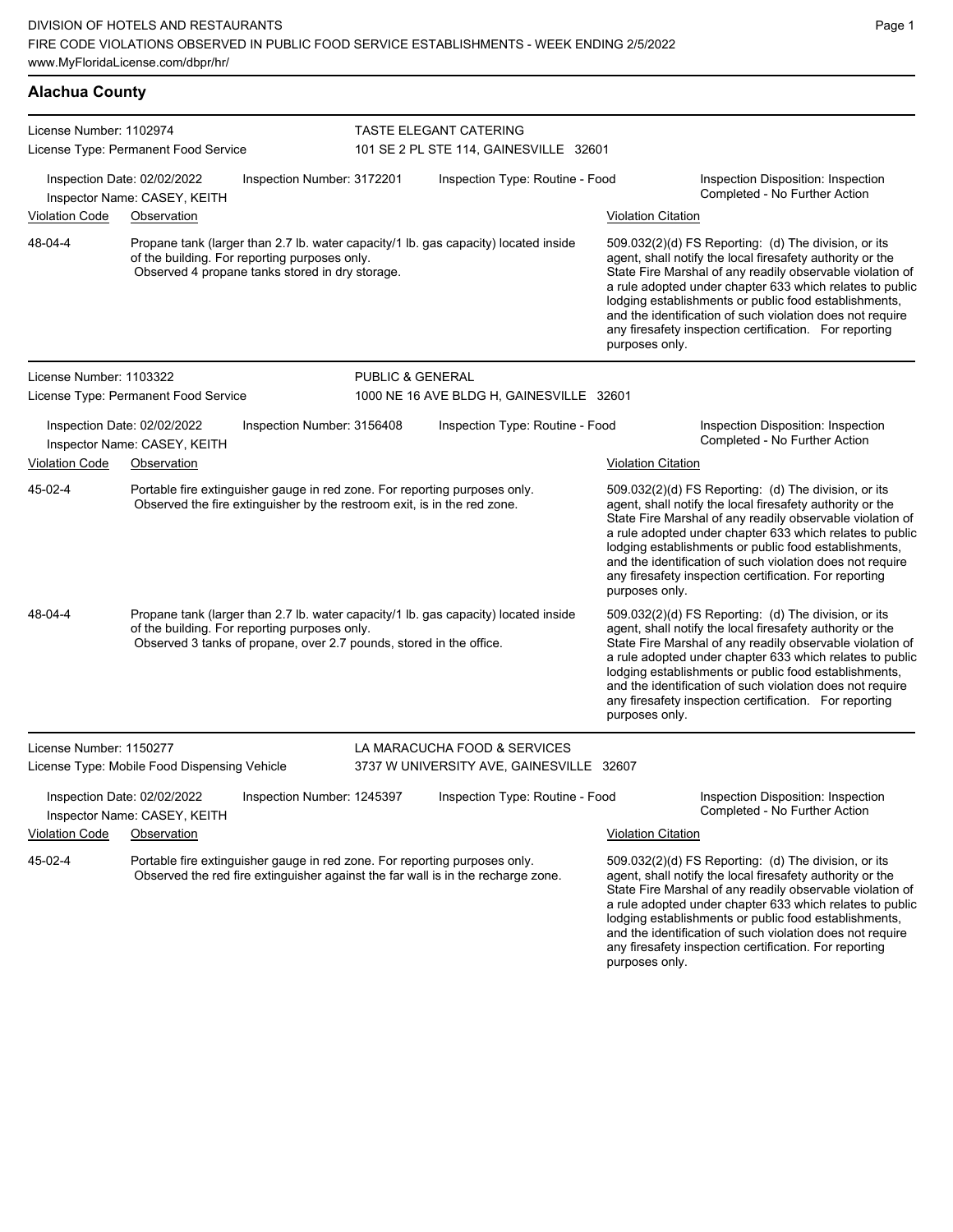**Alachua County**

| License Number: 1101816 |                                                                            |                                                                                                                                                      |                        | DOUBLE TREE BY HILTON GAINESVILLE                                                                                                                                               |                           |                                                                                                                                                                                                                                                                                                                                                                                                                                                                                                          |
|-------------------------|----------------------------------------------------------------------------|------------------------------------------------------------------------------------------------------------------------------------------------------|------------------------|---------------------------------------------------------------------------------------------------------------------------------------------------------------------------------|---------------------------|----------------------------------------------------------------------------------------------------------------------------------------------------------------------------------------------------------------------------------------------------------------------------------------------------------------------------------------------------------------------------------------------------------------------------------------------------------------------------------------------------------|
|                         | License Type: Permanent Food Service                                       |                                                                                                                                                      |                        | 3726 SW 40 BLVD, GAINESVILLE 32608                                                                                                                                              |                           |                                                                                                                                                                                                                                                                                                                                                                                                                                                                                                          |
|                         | Inspection Date: 02/03/2022<br>Inspector Name: TORRES, WILLIAM             | Inspection Number: 3160169                                                                                                                           |                        | Inspection Type: Routine - Food                                                                                                                                                 |                           | Inspection Disposition: Inspection<br>Completed - No Further Action                                                                                                                                                                                                                                                                                                                                                                                                                                      |
| <b>Violation Code</b>   | Observation                                                                |                                                                                                                                                      |                        |                                                                                                                                                                                 | <b>Violation Citation</b> |                                                                                                                                                                                                                                                                                                                                                                                                                                                                                                          |
| 48-01-5                 | For reporting purposes only.                                               | within 14 days ** Corrective Action Taken**                                                                                                          |                        | No current insurance inspector boiler report or boiler certificate available for boiler.<br>No certificate available. Spoke with travelers insurance certificate will be issued |                           | 61C-1.004(10) FAC Reporting: (10) Heating and<br>ventilation - The heating and ventilation system shall be<br>kept in good repair or be installed to maintain a<br>minimum of 68 degrees Fahrenheit throughout the<br>building. The insurance inspectors boiler report is<br>required annually for power boilers and high<br>pressure/high temperature boilers and biannually for low<br>pressure steam or vapor heating boilers and shall be<br>posted in the boiler room. For reporting purposes only. |
| 49-03-4                 |                                                                            | Observed can of paint thinner in boiler room                                                                                                         |                        | Flammables stored/debris present in boiler room. For reporting purposes only.                                                                                                   |                           | 61C-1.004(6) FAC Reporting: (6) Attics, basements,<br>boiler rooms, meter rooms, laundry rooms, and storage<br>rooms shall be kept clean and free of debris and<br>flammables. For reporting purposes only.                                                                                                                                                                                                                                                                                              |
| License Number: 1103366 | License Type: Permanent Food Service                                       |                                                                                                                                                      | <b>TONY &amp; AL'S</b> | 14960 MAIN ST, ALACHUA 32615                                                                                                                                                    |                           |                                                                                                                                                                                                                                                                                                                                                                                                                                                                                                          |
|                         | Inspection Date: 01/31/2022<br>Inspector Name: CASEY, KEITH                | Inspection Number: 3162850                                                                                                                           |                        | Inspection Type: Routine - Food                                                                                                                                                 |                           | Inspection Disposition: Warning<br><b>Issued</b>                                                                                                                                                                                                                                                                                                                                                                                                                                                         |
| Violation Code          | Observation                                                                |                                                                                                                                                      |                        |                                                                                                                                                                                 | <b>Violation Citation</b> |                                                                                                                                                                                                                                                                                                                                                                                                                                                                                                          |
| 45-02-4                 |                                                                            | Portable fire extinguisher gauge in red zone. For reporting purposes only.<br>Observed the fire extinguisher in the wait station is in the red zone. |                        |                                                                                                                                                                                 | purposes only.            | 509.032(2)(d) FS Reporting: (d) The division, or its<br>agent, shall notify the local firesafety authority or the<br>State Fire Marshal of any readily observable violation of<br>a rule adopted under chapter 633 which relates to public<br>lodging establishments or public food establishments,<br>and the identification of such violation does not require<br>any firesafety inspection certification. For reporting                                                                               |
| License Number: 1103601 | License Type: Permanent Food Service                                       |                                                                                                                                                      | GALLOP - IN - GARY'S   | 14841 MAIN ST, ALACHUA 32615                                                                                                                                                    |                           |                                                                                                                                                                                                                                                                                                                                                                                                                                                                                                          |
| <b>Violation Code</b>   | Inspection Date: 01/31/2022<br>Inspector Name: CASEY, KEITH<br>Observation | Inspection Number: 3162169                                                                                                                           |                        | Inspection Type: Routine - Food                                                                                                                                                 | <b>Violation Citation</b> | Inspection Disposition: Warning<br>Issued                                                                                                                                                                                                                                                                                                                                                                                                                                                                |
|                         |                                                                            |                                                                                                                                                      |                        |                                                                                                                                                                                 |                           |                                                                                                                                                                                                                                                                                                                                                                                                                                                                                                          |
| 48-04-4                 | outside. **Corrected On-Site**                                             | of the building. For reporting purposes only.<br>Observed gas tanks over 2.7 pounds by the back door. These were moved                               |                        | Propane tank (larger than 2.7 lb. water capacity/1 lb. gas capacity) located inside                                                                                             | purposes only.            | 509.032(2)(d) FS Reporting: (d) The division, or its<br>agent, shall notify the local firesafety authority or the<br>State Fire Marshal of any readily observable violation of<br>a rule adopted under chapter 633 which relates to public<br>lodging establishments or public food establishments,<br>and the identification of such violation does not require<br>any firesafety inspection certification. For reporting                                                                               |
| License Number: 1103617 | License Type: Permanent Food Service                                       |                                                                                                                                                      |                        | STONEHOUSE NEIGHBORHOOD BAR AND GRILL<br>1759 SW 248TH DR, NEWBERRY 32669                                                                                                       |                           |                                                                                                                                                                                                                                                                                                                                                                                                                                                                                                          |
|                         | Inspection Date: 01/31/2022<br>Inspector Name: GRODEWALD, PAUL             | Inspection Number: 3155890                                                                                                                           |                        | Inspection Type: Routine - Food                                                                                                                                                 |                           | Inspection Disposition: Inspection<br>Completed - No Further Action                                                                                                                                                                                                                                                                                                                                                                                                                                      |
| <b>Violation Code</b>   | Observation                                                                |                                                                                                                                                      |                        |                                                                                                                                                                                 | <b>Violation Citation</b> |                                                                                                                                                                                                                                                                                                                                                                                                                                                                                                          |
| 45-02-4                 |                                                                            | Portable fire extinguisher gauge in red zone. For reporting purposes only.<br>Fire extinguisher next to hand washing sink across from dish machine.  |                        |                                                                                                                                                                                 | purposes only.            | 509.032(2)(d) FS Reporting: (d) The division, or its<br>agent, shall notify the local firesafety authority or the<br>State Fire Marshal of any readily observable violation of<br>a rule adopted under chapter 633 which relates to public<br>lodging establishments or public food establishments,<br>and the identification of such violation does not require<br>any firesafety inspection certification. For reporting                                                                               |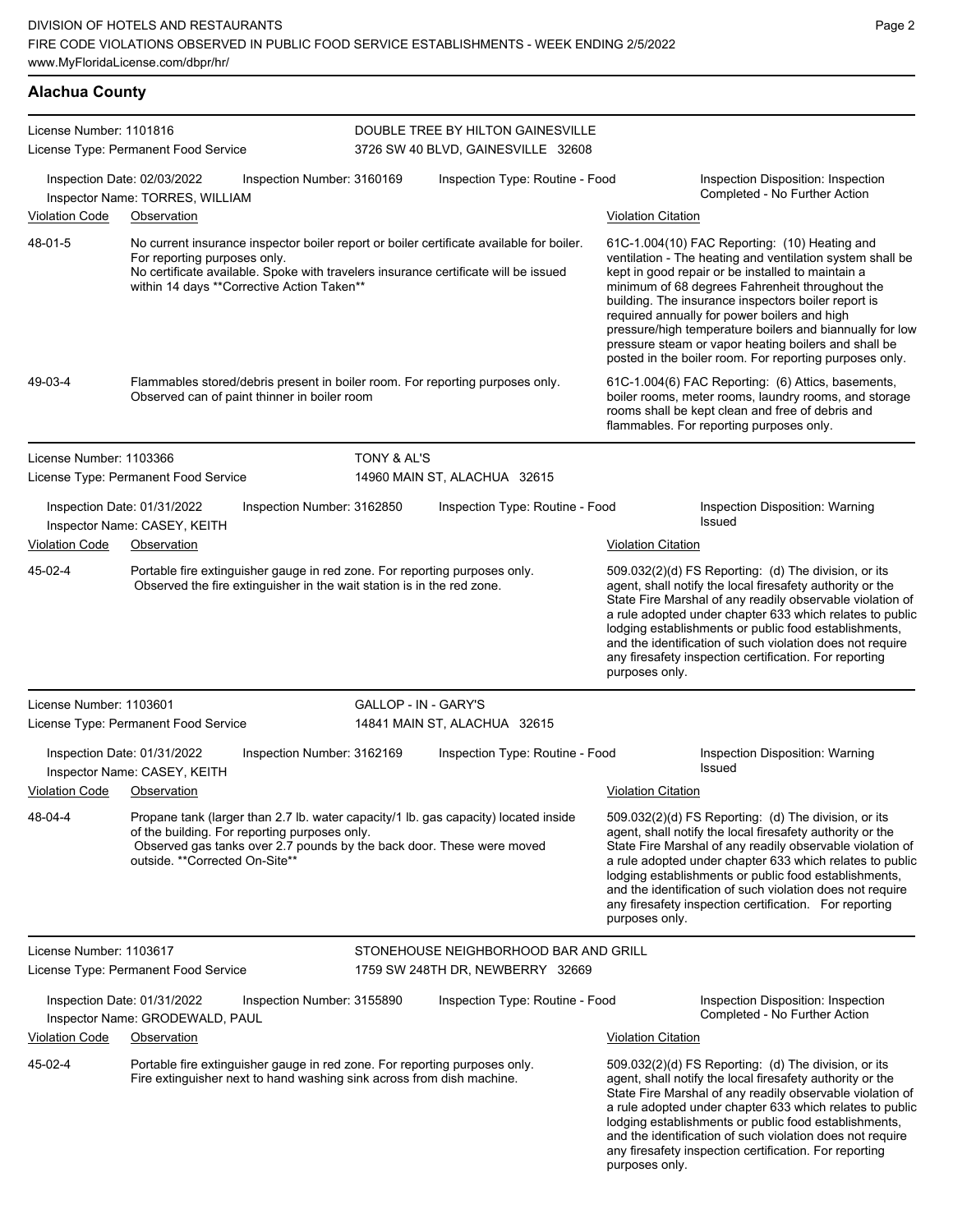purposes only.

## **Bay County**

#### License Number: 1305788 License Type: Permanent Food Service ANDY'S FLOUR POWER CAFÉ AND BAKERY 2629 THOMAS DR, PANAMA CITY BEACH 32408 Inspection Date: 02/01/2022 Inspection Number: 3138047 Inspection Type: Routine - Food Inspection Disposition: Inspection<br>Inspector Name: I YNN NICKOLAS Inspector Name: LYNN, NICKOLAS Violation Code Observation Violation Citation Portable fire extinguisher gauge in red zone. For reporting purposes only. Extinguisher outside men's room in recharge zone. 509.032(2)(d) FS Reporting: (d) The division, or its agent, shall notify the local firesafety authority or the State Fire Marshal of any readily observable violation of a rule adopted under chapter 633 which relates to public lodging establishments or public food establishments, and the identification of such violation does not require 45-02-4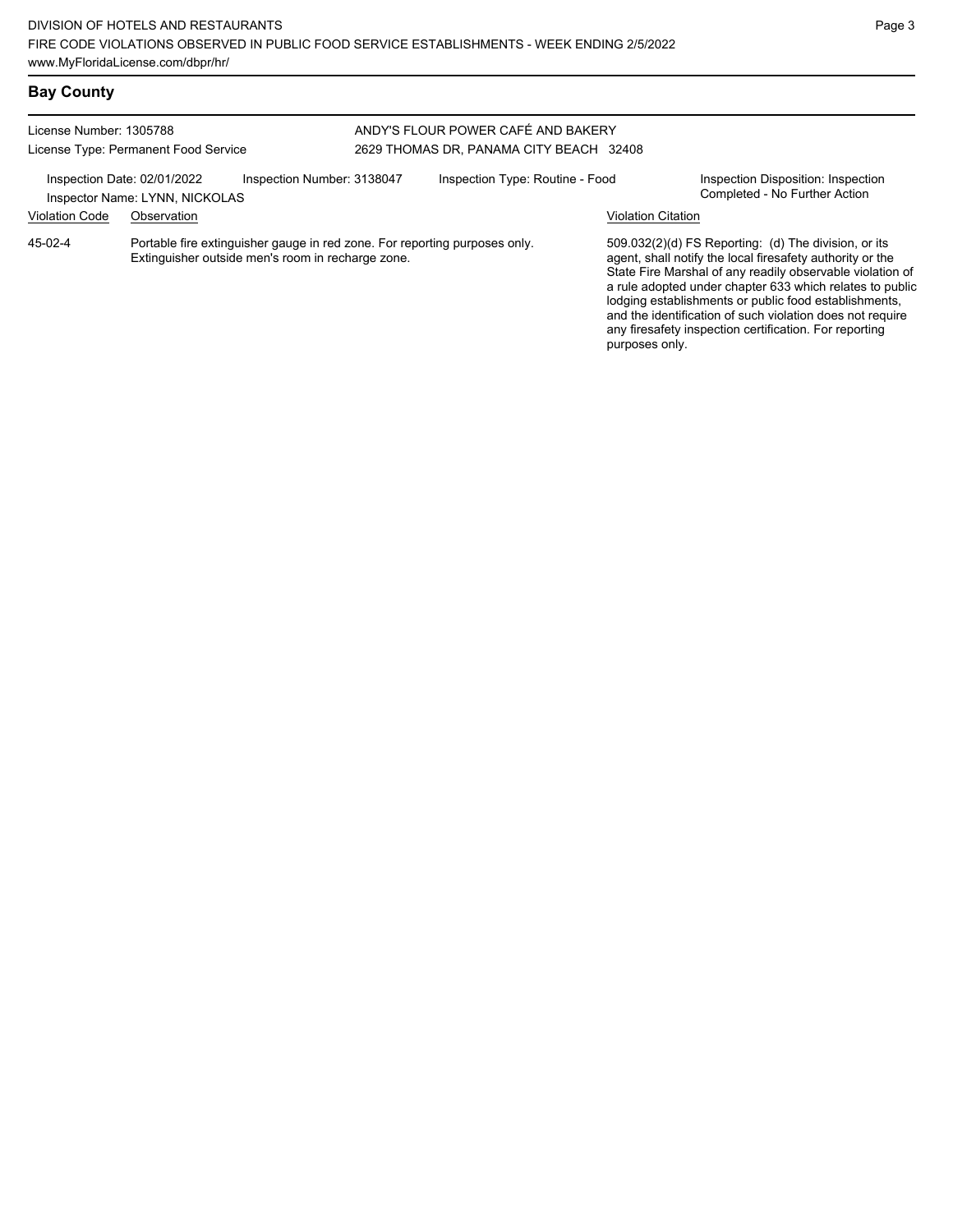| License Number: 1506984              |                                                                    |                            | MUGSY'S        |                                                                                                                                                                                                                                             |                           |                                                                                                                                                                                                                                                                                                                                                                                                                            |  |  |  |
|--------------------------------------|--------------------------------------------------------------------|----------------------------|----------------|---------------------------------------------------------------------------------------------------------------------------------------------------------------------------------------------------------------------------------------------|---------------------------|----------------------------------------------------------------------------------------------------------------------------------------------------------------------------------------------------------------------------------------------------------------------------------------------------------------------------------------------------------------------------------------------------------------------------|--|--|--|
| License Type: Permanent Food Service |                                                                    |                            |                | 901-903 E NEW HAVEN AVE, MELBOURNE 32901                                                                                                                                                                                                    |                           |                                                                                                                                                                                                                                                                                                                                                                                                                            |  |  |  |
|                                      | Inspection Date: 02/04/2022<br>Inspector Name: DAVIS, DIANNA       | Inspection Number: 3172479 |                | Inspection Type: Food-Licensing Inspection                                                                                                                                                                                                  |                           | Inspection Disposition: Inspection<br>Completed - No Further Action                                                                                                                                                                                                                                                                                                                                                        |  |  |  |
| <b>Violation Code</b>                | Observation                                                        |                            |                |                                                                                                                                                                                                                                             | <b>Violation Citation</b> |                                                                                                                                                                                                                                                                                                                                                                                                                            |  |  |  |
| 49-05-4                              | paint in water heater room under stairways.                        |                            |                | Flammables stored near a source of ignition. For reporting purposes only. Cans of                                                                                                                                                           | purposes only.            | 509.032(2)(d) FS Reporting: (d) The division, or its<br>agent, shall notify the local firesafety authority or the<br>State Fire Marshal of any readily observable violation of<br>a rule adopted under chapter 633 which relates to public<br>lodging establishments or public food establishments,<br>and the identification of such violation does not require<br>any firesafety inspection certification. For reporting |  |  |  |
| License Number: 1506521              |                                                                    |                            | LULU'S SPIRITS |                                                                                                                                                                                                                                             |                           |                                                                                                                                                                                                                                                                                                                                                                                                                            |  |  |  |
|                                      | License Type: Permanent Food Service                               |                            |                | 34 S ATLANTIC, COCOA BEACH 32931                                                                                                                                                                                                            |                           |                                                                                                                                                                                                                                                                                                                                                                                                                            |  |  |  |
|                                      | Inspection Date: 02/04/2022<br>Inspector Name: HICKS, GEORGE RANDY | Inspection Number: 3136521 |                | Inspection Type: Routine - Food                                                                                                                                                                                                             |                           | Inspection Disposition: Warning<br>Issued                                                                                                                                                                                                                                                                                                                                                                                  |  |  |  |
| <b>Violation Code</b>                | Observation                                                        |                            |                |                                                                                                                                                                                                                                             | <b>Violation Citation</b> |                                                                                                                                                                                                                                                                                                                                                                                                                            |  |  |  |
| 45-04-4                              | local Fire Marshall.                                               |                            |                | Use of cooking equipment producing grease laden vapors/smoke with no hood<br>suppression system installed. Notified Fire AHJ. For reporting purposes only.<br>Cooktop used to cook burgers and others without proper hood. Left message for | purposes only.            | 509.032(2)(d) FS Reporting: (d) The division, or its<br>agent, shall notify the local firesafety authority or the<br>State Fire Marshal of any readily observable violation of<br>a rule adopted under chapter 633 which relates to public<br>lodging establishments or public food establishments,<br>and the identification of such violation does not require<br>any firesafety inspection certification. For reporting |  |  |  |
| License Number: 1506768              |                                                                    |                            |                | SALSAS MEXICAN RESTAURANT                                                                                                                                                                                                                   |                           |                                                                                                                                                                                                                                                                                                                                                                                                                            |  |  |  |
|                                      | License Type: Permanent Food Service                               |                            |                | 5675 N ATLANTIC AVE STE 119-121, COCOA BEACH 32931                                                                                                                                                                                          |                           |                                                                                                                                                                                                                                                                                                                                                                                                                            |  |  |  |
|                                      | Inspection Date: 01/31/2022<br>Inspector Name: HICKS, GEORGE RANDY | Inspection Number: 3160371 |                | Inspection Type: Routine - Food                                                                                                                                                                                                             |                           | Inspection Disposition: Warning<br>Issued                                                                                                                                                                                                                                                                                                                                                                                  |  |  |  |
| <b>Violation Code</b>                | Observation                                                        |                            |                |                                                                                                                                                                                                                                             | <b>Violation Citation</b> |                                                                                                                                                                                                                                                                                                                                                                                                                            |  |  |  |
| 45-02-4                              | under hand wash sink on cookline.                                  |                            |                | Portable fire extinguisher gauge in red zone. For reporting purposes only. One                                                                                                                                                              |                           | 509.032(2)(d) FS Reporting: (d) The division, or its<br>agent, shall notify the local firesafety authority or the<br>State Fire Marshal of any readily observable violation of<br>a rule adopted under chapter 633 which relates to public<br>lodging establishments or public food establishments,<br>and the identification of such violation does not require<br>any firesafety inspection certification. For reporting |  |  |  |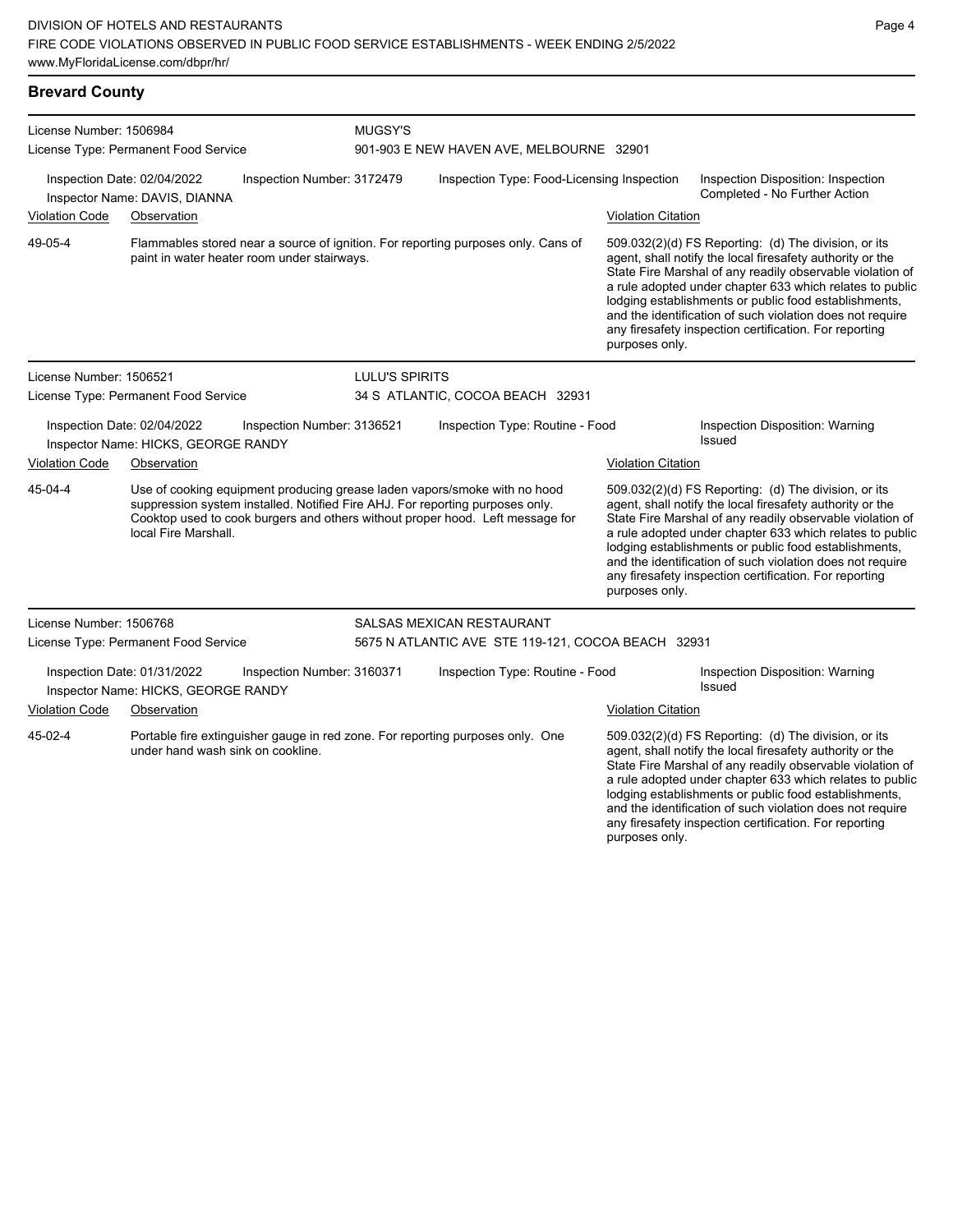## **Broward County**

| License Number: 1622634 |                                                              |                                                                                                 | CROCANTE         |                                                                                                                                                                                                                                                        |                           |                                                                                                                                                                                                                                                                                                                                                                                                                                                                                                          |
|-------------------------|--------------------------------------------------------------|-------------------------------------------------------------------------------------------------|------------------|--------------------------------------------------------------------------------------------------------------------------------------------------------------------------------------------------------------------------------------------------------|---------------------------|----------------------------------------------------------------------------------------------------------------------------------------------------------------------------------------------------------------------------------------------------------------------------------------------------------------------------------------------------------------------------------------------------------------------------------------------------------------------------------------------------------|
|                         | License Type: Permanent Food Service                         |                                                                                                 |                  | 2708 N UNIVERSITY DR, CORAL SPRINGS 33065                                                                                                                                                                                                              |                           |                                                                                                                                                                                                                                                                                                                                                                                                                                                                                                          |
|                         | Inspection Date: 01/31/2022<br>Inspector Name: GRAY, ANTHONY | Inspection Number: 3159416                                                                      |                  | Inspection Type: Routine - Food                                                                                                                                                                                                                        |                           | Inspection Disposition: Administrative<br>complaint recommended                                                                                                                                                                                                                                                                                                                                                                                                                                          |
| <b>Violation Code</b>   | Observation                                                  |                                                                                                 |                  |                                                                                                                                                                                                                                                        | <b>Violation Citation</b> |                                                                                                                                                                                                                                                                                                                                                                                                                                                                                                          |
| 45-04-4                 | suppression system i                                         |                                                                                                 |                  | Use of cooking equipment producing grease laden vapors/smoke with no hood<br>suppression system installed. Notified Fire AHJ. For reporting purposes only.<br>-Observed several hot plates used in kitchen producing grease vapor with no hood         | purposes only.            | 509.032(2)(d) FS Reporting: (d) The division, or its<br>agent, shall notify the local firesafety authority or the<br>State Fire Marshal of any readily observable violation of<br>a rule adopted under chapter 633 which relates to public<br>lodging establishments or public food establishments,<br>and the identification of such violation does not require<br>any firesafety inspection certification. For reporting                                                                               |
| 45-04-4                 | reporting purposes only.                                     | -Observed several hot plates used in kitchen producing grease vapor with                        |                  | - From initial inspection : Use of cooking equipment producing grease laden<br>vapors/smoke with no hood suppression system installed. Notified Fire AHJ. For                                                                                          | purposes only.            | 509.032(2)(d) FS Reporting: (d) The division, or its<br>agent, shall notify the local firesafety authority or the<br>State Fire Marshal of any readily observable violation of<br>a rule adopted under chapter 633 which relates to public<br>lodging establishments or public food establishments,<br>and the identification of such violation does not require<br>any firesafety inspection certification. For reporting                                                                               |
| License Number: 1624900 |                                                              |                                                                                                 | <b>IT! ITALY</b> |                                                                                                                                                                                                                                                        |                           |                                                                                                                                                                                                                                                                                                                                                                                                                                                                                                          |
|                         | License Type: Permanent Food Service                         |                                                                                                 |                  | 500 E LAS OLAS BLVD SUITE 200, FORT LAUDERDALE 33301                                                                                                                                                                                                   |                           |                                                                                                                                                                                                                                                                                                                                                                                                                                                                                                          |
|                         | Inspection Date: 02/03/2022<br>Inspector Name: BRANN, JUSTIN | Inspection Number: 3160492                                                                      |                  | Inspection Type: Routine - Food                                                                                                                                                                                                                        |                           | Inspection Disposition: Administrative<br>complaint recommended                                                                                                                                                                                                                                                                                                                                                                                                                                          |
| <b>Violation Code</b>   | Observation                                                  |                                                                                                 |                  |                                                                                                                                                                                                                                                        | <b>Violation Citation</b> |                                                                                                                                                                                                                                                                                                                                                                                                                                                                                                          |
| 48-04-4                 |                                                              | of the building. For reporting purposes only.<br>Inspector will email inspection report to Fire |                  | Propane tank (larger than 2.7 lb. water capacity/1 lb. gas capacity) located inside<br>Approximately 7 propane tanks stored inside kitchen area near walk in cooler.                                                                                   | purposes only.            | 509.032(2)(d) FS Reporting: (d) The division, or its<br>agent, shall notify the local firesafety authority or the<br>State Fire Marshal of any readily observable violation of<br>a rule adopted under chapter 633 which relates to public<br>lodging establishments or public food establishments,<br>and the identification of such violation does not require<br>any firesafety inspection certification. For reporting                                                                               |
| License Number: 1625472 |                                                              |                                                                                                 |                  | AC HOTEL BY MARRIOTT FORT LAUDERDALE BEACH                                                                                                                                                                                                             |                           |                                                                                                                                                                                                                                                                                                                                                                                                                                                                                                          |
|                         | License Type: Permanent Food Service                         |                                                                                                 |                  | 3029 ALHAMBRA STREET, FORT LAUDERDALE 33304                                                                                                                                                                                                            |                           |                                                                                                                                                                                                                                                                                                                                                                                                                                                                                                          |
|                         | Inspection Date: 02/01/2022<br>Inspector Name: BRANN, JUSTIN | Inspection Number: 3035546                                                                      |                  | Inspection Type: Food-Licensing Inspection                                                                                                                                                                                                             |                           | Inspection Disposition: Call Back -<br>Complied                                                                                                                                                                                                                                                                                                                                                                                                                                                          |
| <b>Violation Code</b>   | Observation                                                  |                                                                                                 |                  |                                                                                                                                                                                                                                                        | <b>Violation Citation</b> |                                                                                                                                                                                                                                                                                                                                                                                                                                                                                                          |
| 48-01-5                 | certifica                                                    |                                                                                                 |                  | - From initial inspection : No current insurance inspector boiler report or boiler<br>certificate available for boiler. For reporting purposes only. - From follow-up<br>inspection 2022-02-01: No current insurance inspector boiler report or boiler |                           | 61C-1.004(10) FAC Reporting: (10) Heating and<br>ventilation - The heating and ventilation system shall be<br>kept in good repair or be installed to maintain a<br>minimum of 68 degrees Fahrenheit throughout the<br>building. The insurance inspectors boiler report is<br>required annually for power boilers and high<br>pressure/high temperature boilers and biannually for low<br>pressure steam or vapor heating boilers and shall be<br>posted in the boiler room. For reporting purposes only. |
| 48-01-5                 | For reporting purposes only.                                 |                                                                                                 |                  | No current insurance inspector boiler report or boiler certificate available for boiler.                                                                                                                                                               |                           | 61C-1.004(10) FAC Reporting: (10) Heating and<br>ventilation - The heating and ventilation system shall be<br>kept in good repair or be installed to maintain a<br>minimum of 68 degrees Fahrenheit throughout the<br>building. The insurance inspectors boiler report is<br>required annually for power boilers and high<br>pressure/high temperature boilers and biannually for low<br>pressure steam or vapor heating boilers and shall be<br>posted in the boiler room. For reporting purposes only. |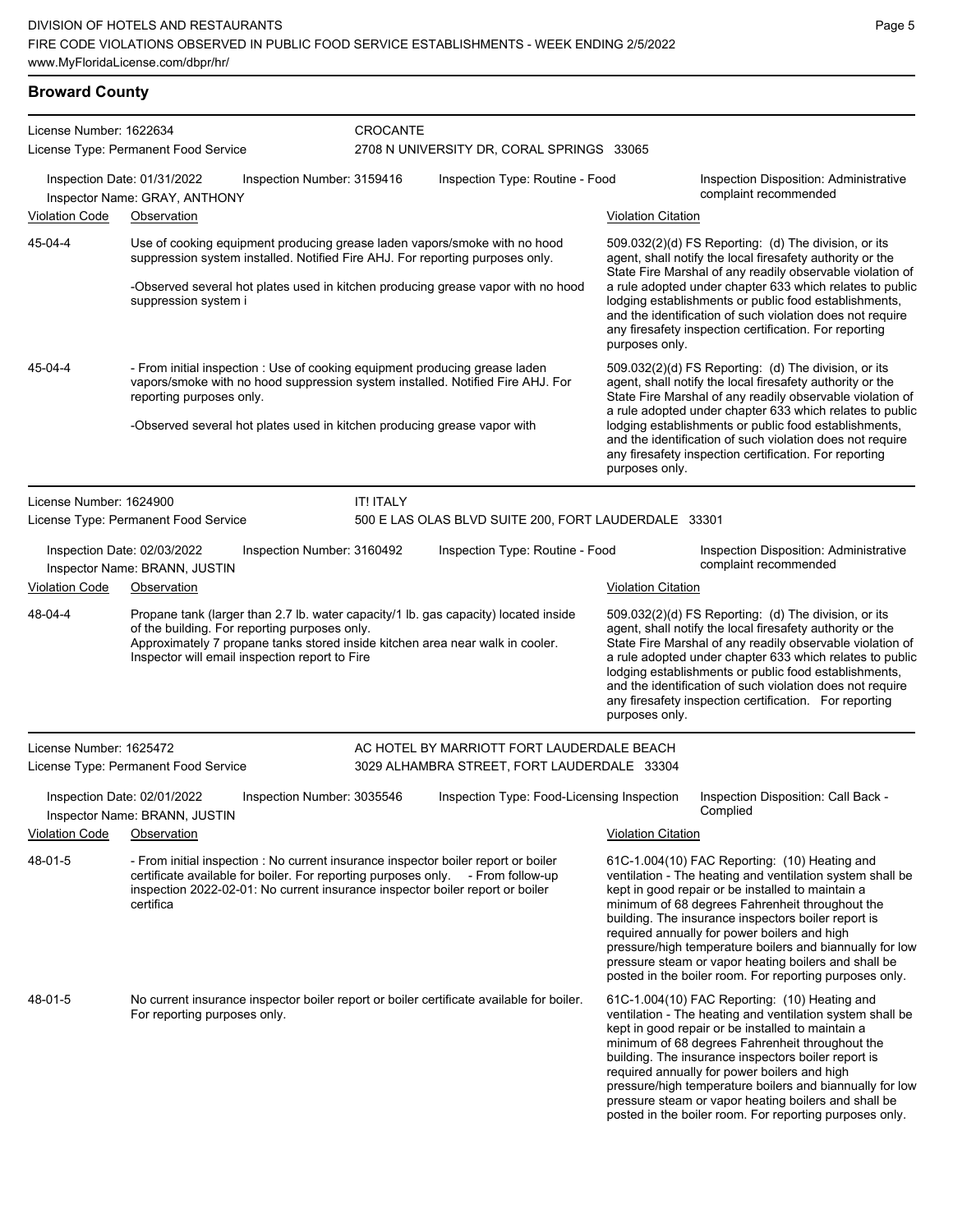| <b>Broward County</b>                             |                                                                             |                                                                            |              |                                      |                           |                                                                                                                                                                                                                                                                                                                                                                                                                            |
|---------------------------------------------------|-----------------------------------------------------------------------------|----------------------------------------------------------------------------|--------------|--------------------------------------|---------------------------|----------------------------------------------------------------------------------------------------------------------------------------------------------------------------------------------------------------------------------------------------------------------------------------------------------------------------------------------------------------------------------------------------------------------------|
| License Number: 1621073<br>License Type: Catering |                                                                             |                                                                            | KIDS GOURMET | 2230 NW 22 ST, FORT LAUDERDALE 33311 |                           |                                                                                                                                                                                                                                                                                                                                                                                                                            |
| <b>Violation Code</b>                             | Inspection Date: 02/04/2022<br>Inspector Name: BRANN, JUSTIN<br>Observation | Inspection Number: 1120313                                                 |              | Inspection Type: Routine - Food      | <b>Violation Citation</b> | Inspection Disposition: Administrative<br>complaint recommended                                                                                                                                                                                                                                                                                                                                                            |
| 45-02-4                                           | **Repeat Violation**                                                        | Portable fire extinguisher gauge in red zone. For reporting purposes only. |              |                                      | purposes only.            | 509.032(2)(d) FS Reporting: (d) The division, or its<br>agent, shall notify the local firesafety authority or the<br>State Fire Marshal of any readily observable violation of<br>a rule adopted under chapter 633 which relates to public<br>lodging establishments or public food establishments,<br>and the identification of such violation does not require<br>any firesafety inspection certification. For reporting |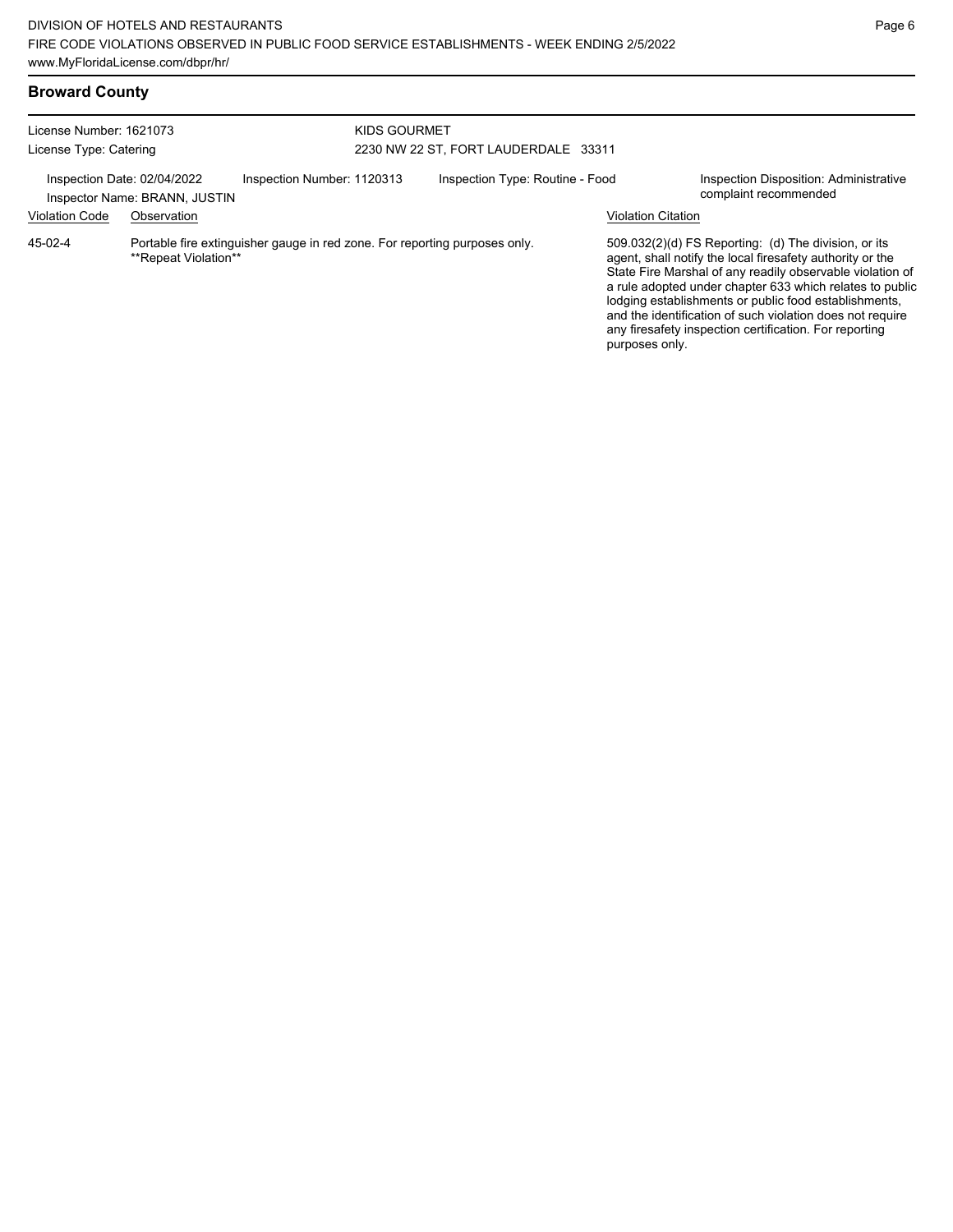| <b>Dade County</b>                                              |                                                                |                            |                                  |                                                                                                                                                                                                                                                                      |                           |                                                                                                                                                                                                                                                                                                                                                                                                                                                                                                          |
|-----------------------------------------------------------------|----------------------------------------------------------------|----------------------------|----------------------------------|----------------------------------------------------------------------------------------------------------------------------------------------------------------------------------------------------------------------------------------------------------------------|---------------------------|----------------------------------------------------------------------------------------------------------------------------------------------------------------------------------------------------------------------------------------------------------------------------------------------------------------------------------------------------------------------------------------------------------------------------------------------------------------------------------------------------------|
| License Number: 2336579<br>License Type: Permanent Food Service |                                                                |                            | <b>ROSA SKY</b>                  | 115 SW 8TH STREET LVL 22, MIAMI 33130                                                                                                                                                                                                                                |                           |                                                                                                                                                                                                                                                                                                                                                                                                                                                                                                          |
| Inspection Date: 02/02/2022<br>Inspector Name: CABANAS, NATALIE |                                                                | Inspection Number: 3180967 |                                  | Inspection Type: Food-Licensing Inspection                                                                                                                                                                                                                           |                           | Inspection Disposition: Inspection<br>Completed - No Further Action                                                                                                                                                                                                                                                                                                                                                                                                                                      |
| Violation Code                                                  | Observation                                                    |                            |                                  |                                                                                                                                                                                                                                                                      | <b>Violation Citation</b> |                                                                                                                                                                                                                                                                                                                                                                                                                                                                                                          |
| 48-01-5                                                         |                                                                |                            |                                  | No current insurance inspector boiler report or boiler certificate available for boiler.<br>For reporting purposes only. Observed three boilers with input rating of 700,000<br>BTU, no boiler certificate provided. As per operator establishment is in the process |                           | 61C-1.004(10) FAC Reporting: (10) Heating and<br>ventilation - The heating and ventilation system shall be<br>kept in good repair or be installed to maintain a<br>minimum of 68 degrees Fahrenheit throughout the<br>building. The insurance inspectors boiler report is<br>required annually for power boilers and high<br>pressure/high temperature boilers and biannually for low<br>pressure steam or vapor heating boilers and shall be<br>posted in the boiler room. For reporting purposes only. |
| License Number: 2334172                                         |                                                                |                            | AMBASSADOR CAFE                  |                                                                                                                                                                                                                                                                      |                           |                                                                                                                                                                                                                                                                                                                                                                                                                                                                                                          |
|                                                                 | License Type: Permanent Food Service                           |                            | 825 BRICKELL BAY DR, MIAMI 33131 |                                                                                                                                                                                                                                                                      |                           |                                                                                                                                                                                                                                                                                                                                                                                                                                                                                                          |
|                                                                 | Inspection Date: 02/01/2022<br>Inspector Name: HENLEY, LATONYA | Inspection Number: 3149807 |                                  | Inspection Type: Routine - Food                                                                                                                                                                                                                                      |                           | Inspection Disposition: Inspection<br>Completed - No Further Action                                                                                                                                                                                                                                                                                                                                                                                                                                      |
| <b>Violation Code</b>                                           | Observation                                                    |                            |                                  |                                                                                                                                                                                                                                                                      | <b>Violation Citation</b> |                                                                                                                                                                                                                                                                                                                                                                                                                                                                                                          |
| 45-04-4                                                         | flat top grill. Obse                                           |                            |                                  | Use of cooking equipment producing grease laden vapors/smoke with no hood<br>suppression system installed. Notified Fire AHJ. For reporting purposes only.<br>Observed the establishment has a gas portable fryer on the counter top nearby the                      | purposes only.            | 509.032(2)(d) FS Reporting: (d) The division, or its<br>agent, shall notify the local firesafety authority or the<br>State Fire Marshal of any readily observable violation of<br>a rule adopted under chapter 633 which relates to public<br>lodging establishments or public food establishments,<br>and the identification of such violation does not require<br>any firesafety inspection certification. For reporting                                                                               |
| License Number: 2330948                                         |                                                                |                            |                                  | <b>HAAGEN DAZS ICE CREAM SHOPPE #826</b>                                                                                                                                                                                                                             |                           |                                                                                                                                                                                                                                                                                                                                                                                                                                                                                                          |
|                                                                 | License Type: Permanent Food Service                           |                            |                                  | 424 LINCOLN RD, MIAMI BEACH 33139                                                                                                                                                                                                                                    |                           |                                                                                                                                                                                                                                                                                                                                                                                                                                                                                                          |
|                                                                 | Inspection Date: 02/01/2022<br>Inspector Name: HODGE, KRISTEN  | Inspection Number: 3100387 |                                  | Inspection Type: Routine - Food                                                                                                                                                                                                                                      |                           | Inspection Disposition: Inspection<br>Completed - No Further Action                                                                                                                                                                                                                                                                                                                                                                                                                                      |
| <b>Violation Code</b>                                           | Observation                                                    |                            |                                  |                                                                                                                                                                                                                                                                      | <b>Violation Citation</b> |                                                                                                                                                                                                                                                                                                                                                                                                                                                                                                          |
| 45-02-4                                                         | handwash sink. For reporting purposes only.                    |                            |                                  | Portable fire extinguisher gauge in red zone located on wall next to back kitchen                                                                                                                                                                                    |                           | 509.032(2)(d) FS Reporting: (d) The division, or its<br>agent, shall notify the local firesafety authority or the<br>State Fire Marshal of any readily observable violation of<br>a rule adopted under chapter 633 which relates to public                                                                                                                                                                                                                                                               |

Page 7

lodging establishments or public food establishments, and the identification of such violation does not require any firesafety inspection certification. For reporting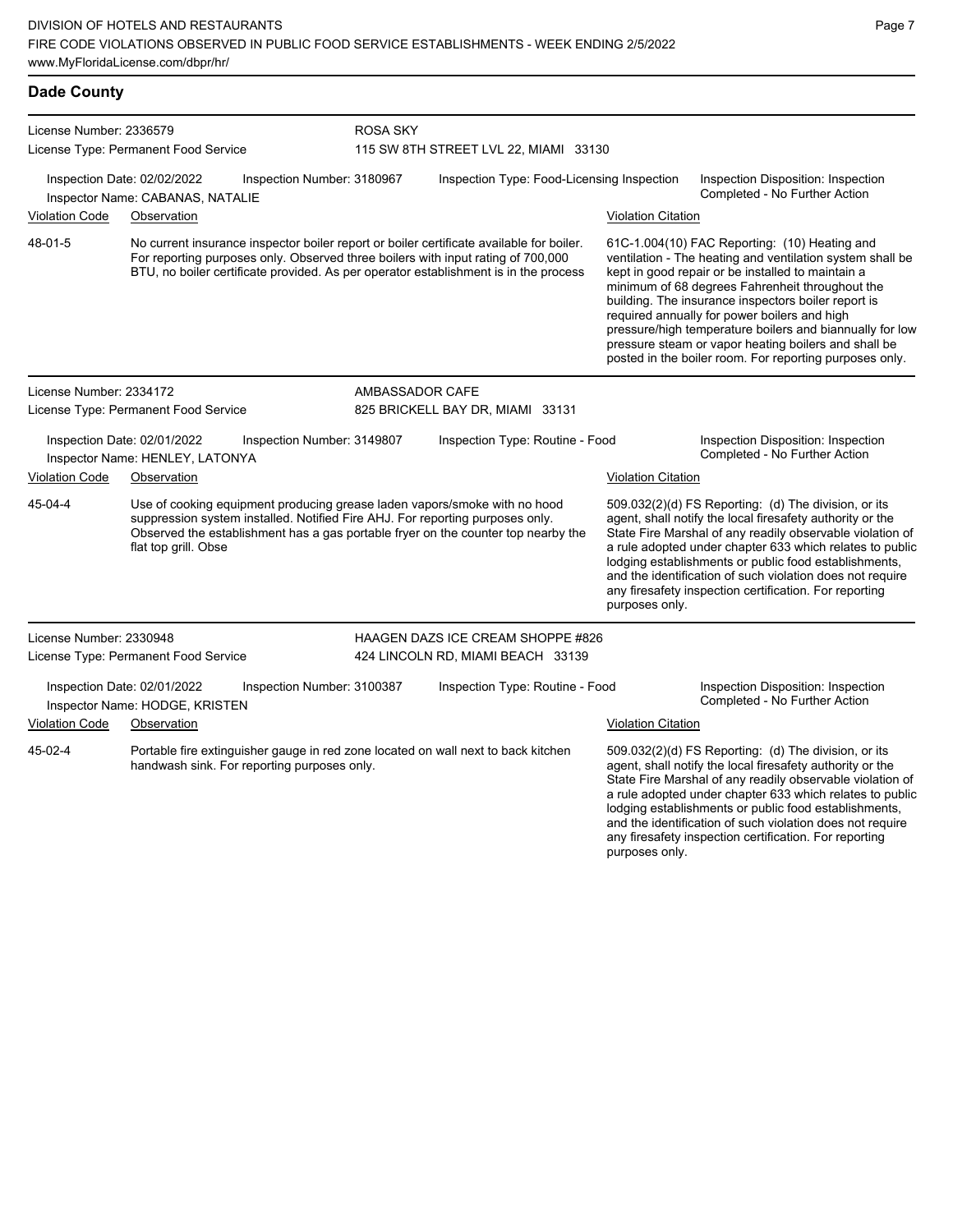|                         | License Number: 2334708<br>License Type: Permanent Food Service                                                                                                                                          |                            | STANDARD BY BUTLER<br>1600 COLLINS AVE, MIAMI BEACH 33139 |                           |                                                                                                                                                                                                                                                                                                                                                                                                                                                                                                          |
|-------------------------|----------------------------------------------------------------------------------------------------------------------------------------------------------------------------------------------------------|----------------------------|-----------------------------------------------------------|---------------------------|----------------------------------------------------------------------------------------------------------------------------------------------------------------------------------------------------------------------------------------------------------------------------------------------------------------------------------------------------------------------------------------------------------------------------------------------------------------------------------------------------------|
|                         | Inspection Date: 01/31/2022<br>Inspector Name: HODGE, KRISTEN                                                                                                                                            | Inspection Number: 3180279 | Inspection Type: Food-Licensing Inspection                |                           | Inspection Disposition: Inspection<br>Completed - No Further Action                                                                                                                                                                                                                                                                                                                                                                                                                                      |
| <b>Violation Code</b>   | Observation                                                                                                                                                                                              |                            |                                                           | <b>Violation Citation</b> |                                                                                                                                                                                                                                                                                                                                                                                                                                                                                                          |
| 48-01-5                 | No current insurance inspector boiler report or expired boiler certificate. For<br>reporting purposes only. Observed jurisdiction number's 132828, 132829, 132830<br>all expired on 1/27/22 for boilers. |                            |                                                           |                           | 61C-1.004(10) FAC Reporting: (10) Heating and<br>ventilation - The heating and ventilation system shall be<br>kept in good repair or be installed to maintain a<br>minimum of 68 degrees Fahrenheit throughout the<br>building. The insurance inspectors boiler report is<br>required annually for power boilers and high<br>pressure/high temperature boilers and biannually for low<br>pressure steam or vapor heating boilers and shall be<br>posted in the boiler room. For reporting purposes only. |
| 48-01-5                 | No current insurance inspector boiler report or expired boiler certificate. For<br>reporting purposes only. Observed jurisdiction number's 132828, 132829, 132830<br>all expired on 1/27/22 for boilers. |                            |                                                           |                           | 61C-1.004(10) FAC Reporting: (10) Heating and<br>ventilation - The heating and ventilation system shall be<br>kept in good repair or be installed to maintain a<br>minimum of 68 degrees Fahrenheit throughout the<br>building. The insurance inspectors boiler report is<br>required annually for power boilers and high<br>pressure/high temperature boilers and biannually for low<br>pressure steam or vapor heating boilers and shall be<br>posted in the boiler room. For reporting purposes only. |
| License Number: 2302928 |                                                                                                                                                                                                          |                            | DONUT GALLERY DINER                                       |                           |                                                                                                                                                                                                                                                                                                                                                                                                                                                                                                          |
|                         | License Type: Permanent Food Service                                                                                                                                                                     |                            | 83 HARBOUR DR, KEY BISCAYNE 33149                         |                           |                                                                                                                                                                                                                                                                                                                                                                                                                                                                                                          |
|                         | Inspection Date: 02/01/2022<br>Inspector Name: CABANAS, NATALIE                                                                                                                                          | Inspection Number: 3141355 | Inspection Type: Routine - Food                           |                           | Inspection Disposition: Inspection<br>Completed - No Further Action                                                                                                                                                                                                                                                                                                                                                                                                                                      |
| <b>Violation Code</b>   | Observation                                                                                                                                                                                              |                            |                                                           | <b>Violation Citation</b> |                                                                                                                                                                                                                                                                                                                                                                                                                                                                                                          |
| 45-02-4                 | Portable fire extinguisher gauge in red zone. For reporting purposes only.                                                                                                                               |                            |                                                           | purposes only.            | 509.032(2)(d) FS Reporting: (d) The division, or its<br>agent, shall notify the local firesafety authority or the<br>State Fire Marshal of any readily observable violation of<br>a rule adopted under chapter 633 which relates to public<br>lodging establishments or public food establishments,<br>and the identification of such violation does not require<br>any firesafety inspection certification. For reporting                                                                               |
| License Number: 2324466 |                                                                                                                                                                                                          | <b>TACO BELL #5555</b>     |                                                           |                           |                                                                                                                                                                                                                                                                                                                                                                                                                                                                                                          |
|                         | License Type: Permanent Food Service                                                                                                                                                                     |                            | 8699 SW 24 ST, MIAMI 33155                                |                           |                                                                                                                                                                                                                                                                                                                                                                                                                                                                                                          |
|                         | Inspection Date: 02/02/2022<br>Inspector Name: ALVAREZ, MARGARET                                                                                                                                         | Inspection Number: 3095038 | Inspection Type: Routine - Food                           |                           | Inspection Disposition: Inspection<br>Completed - No Further Action                                                                                                                                                                                                                                                                                                                                                                                                                                      |
| <b>Violation Code</b>   | Observation                                                                                                                                                                                              |                            |                                                           | <b>Violation Citation</b> |                                                                                                                                                                                                                                                                                                                                                                                                                                                                                                          |
| 46-01-4                 | Marked exit/path to marked exit blocked. For reporting purposes only. Observed<br>back exit door blocked by trash can, multiple trash bags and boxes                                                     |                            |                                                           | purposes only.            | 509.032(2)(d) FS Reporting: (d) The division, or its<br>agent, shall notify the local firesafety authority or the<br>State Fire Marshal of any readily observable violation of<br>a rule adopted under chapter 633 which relates to public<br>lodging establishments or public food establishments,<br>and the identification of such violation does not require<br>any firesafety inspection certification. For reporting                                                                               |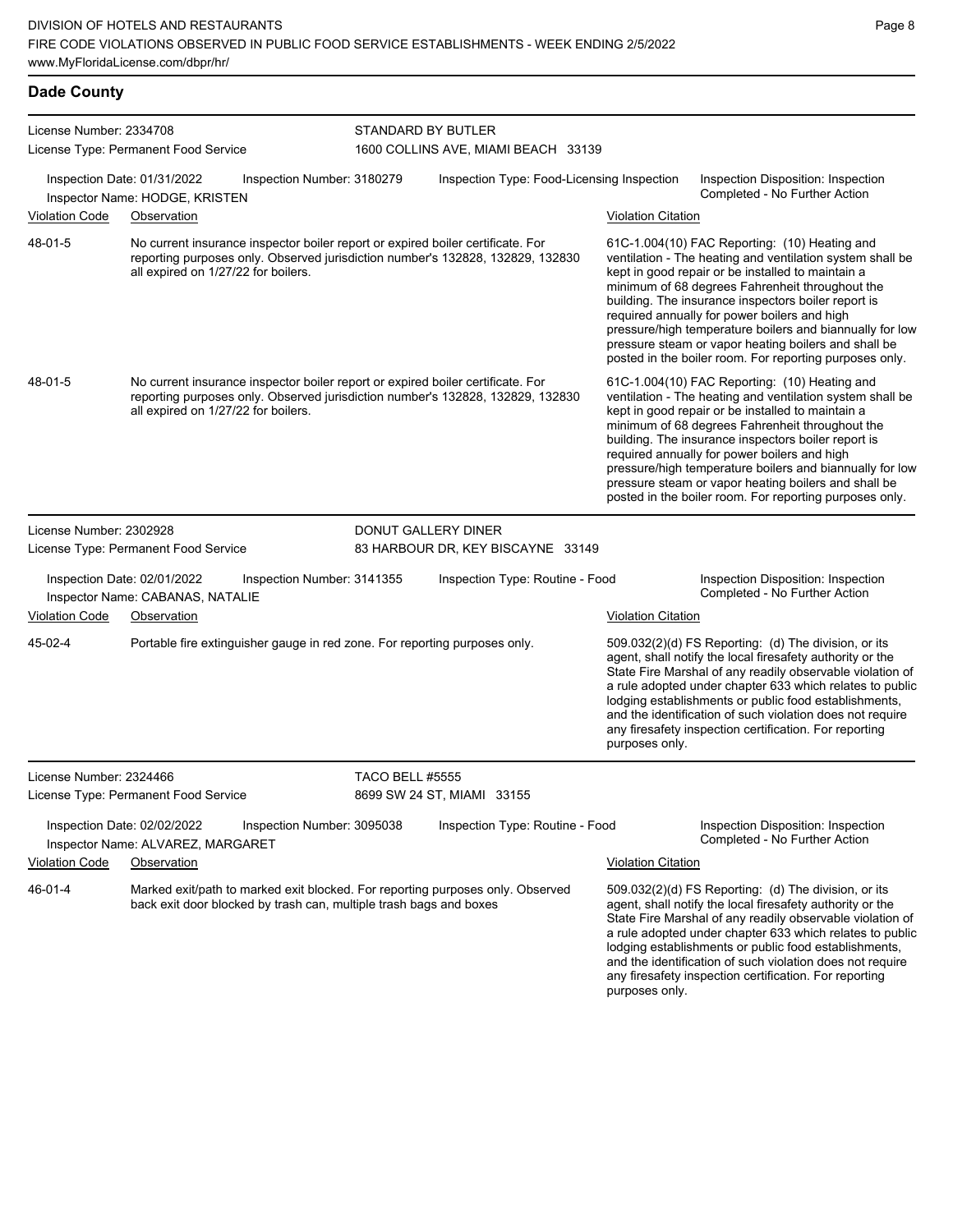| <b>Dade County</b>                                              |                                                                  |                                                                                                                                                 |                            |                                     |                                            |                           |                                                                                                                                                                                                                                                                                                                                                                                                                            |
|-----------------------------------------------------------------|------------------------------------------------------------------|-------------------------------------------------------------------------------------------------------------------------------------------------|----------------------------|-------------------------------------|--------------------------------------------|---------------------------|----------------------------------------------------------------------------------------------------------------------------------------------------------------------------------------------------------------------------------------------------------------------------------------------------------------------------------------------------------------------------------------------------------------------------|
| License Number: 2334294<br>License Type: Permanent Food Service |                                                                  | 10921 SW 186 ST, MIAMI 33157                                                                                                                    |                            | PARRILLA HAVANERA RESTAURANT #3 LLC |                                            |                           |                                                                                                                                                                                                                                                                                                                                                                                                                            |
| Inspection Date: 02/04/2022<br>Inspector Name: SWIGERT, RICHARD |                                                                  | Inspection Number: 3147722                                                                                                                      |                            |                                     | Inspection Type: Routine - Food            |                           | Inspection Disposition: Warning<br><b>Issued</b>                                                                                                                                                                                                                                                                                                                                                                           |
| <b>Violation Code</b>                                           | Observation                                                      |                                                                                                                                                 |                            |                                     |                                            | <b>Violation Citation</b> |                                                                                                                                                                                                                                                                                                                                                                                                                            |
| 45-02-4                                                         | Observed near the back door.                                     | Portable fire extinguisher gauge in red zone. For reporting purposes only.                                                                      |                            |                                     |                                            | purposes only.            | 509.032(2)(d) FS Reporting: (d) The division, or its<br>agent, shall notify the local firesafety authority or the<br>State Fire Marshal of any readily observable violation of<br>a rule adopted under chapter 633 which relates to public<br>lodging establishments or public food establishments,<br>and the identification of such violation does not require<br>any firesafety inspection certification. For reporting |
| License Number: 2323952                                         |                                                                  |                                                                                                                                                 | LA CROQUANTINE DE MATTHIEU |                                     |                                            |                           |                                                                                                                                                                                                                                                                                                                                                                                                                            |
|                                                                 | License Type: Permanent Food Service                             |                                                                                                                                                 |                            |                                     | 7930 NW 36 ST STE 30, DORAL 33166-6677     |                           |                                                                                                                                                                                                                                                                                                                                                                                                                            |
|                                                                 | Inspection Date: 02/01/2022<br>Inspector Name: GONZALEZ, ERIK    | Inspection Number: 3151125                                                                                                                      |                            |                                     | Inspection Type: Routine - Food            |                           | Inspection Disposition: Warning<br><b>Issued</b>                                                                                                                                                                                                                                                                                                                                                                           |
| <b>Violation Code</b>                                           | Observation                                                      |                                                                                                                                                 |                            |                                     |                                            | <b>Violation Citation</b> |                                                                                                                                                                                                                                                                                                                                                                                                                            |
| 45-01-4                                                         |                                                                  | No portable fire extinguisher present. For reporting purposes only. Observed<br>extinguisher in recharge zone by orange machine inside kitchen. |                            |                                     |                                            | purposes only.            | 509.032(2)(d) FS Reporting: (d) The division, or its<br>agent, shall notify the local firesafety authority or the<br>State Fire Marshal of any readily observable violation of<br>a rule adopted under chapter 633 which relates to public<br>lodging establishments or public food establishments,<br>and the identification of such violation does not require<br>any firesafety inspection certification. For reporting |
| License Number: 2360066                                         |                                                                  |                                                                                                                                                 | LATIN HOTDOGS              |                                     |                                            |                           |                                                                                                                                                                                                                                                                                                                                                                                                                            |
|                                                                 | License Type: Mobile Food Dispensing Vehicle                     |                                                                                                                                                 | 9851 NW 58 ST, DORAL 33178 |                                     |                                            |                           |                                                                                                                                                                                                                                                                                                                                                                                                                            |
|                                                                 | Inspection Date: 02/04/2022<br>Inspector Name: LEIDECKER, EDILMA | Inspection Number: 1247439                                                                                                                      |                            |                                     | Inspection Type: Food-Licensing Inspection |                           | Inspection Disposition: Inspection<br>Completed - No Further Action                                                                                                                                                                                                                                                                                                                                                        |
| <b>Violation Code</b>                                           | Observation                                                      |                                                                                                                                                 |                            |                                     |                                            | <b>Violation Citation</b> |                                                                                                                                                                                                                                                                                                                                                                                                                            |
| 45-01-4                                                         |                                                                  | No portable fire extinguisher present. For reporting purposes only.                                                                             |                            |                                     |                                            |                           | 509.032(2)(d) FS Reporting: (d) The division, or its<br>agent, shall notify the local firesafety authority or the<br>State Fire Marshal of any readily observable violation of<br>a rule adopted under chapter 633 which relates to public<br>lodging establishments or public food establishments,<br>and the identification of such violation does not require                                                           |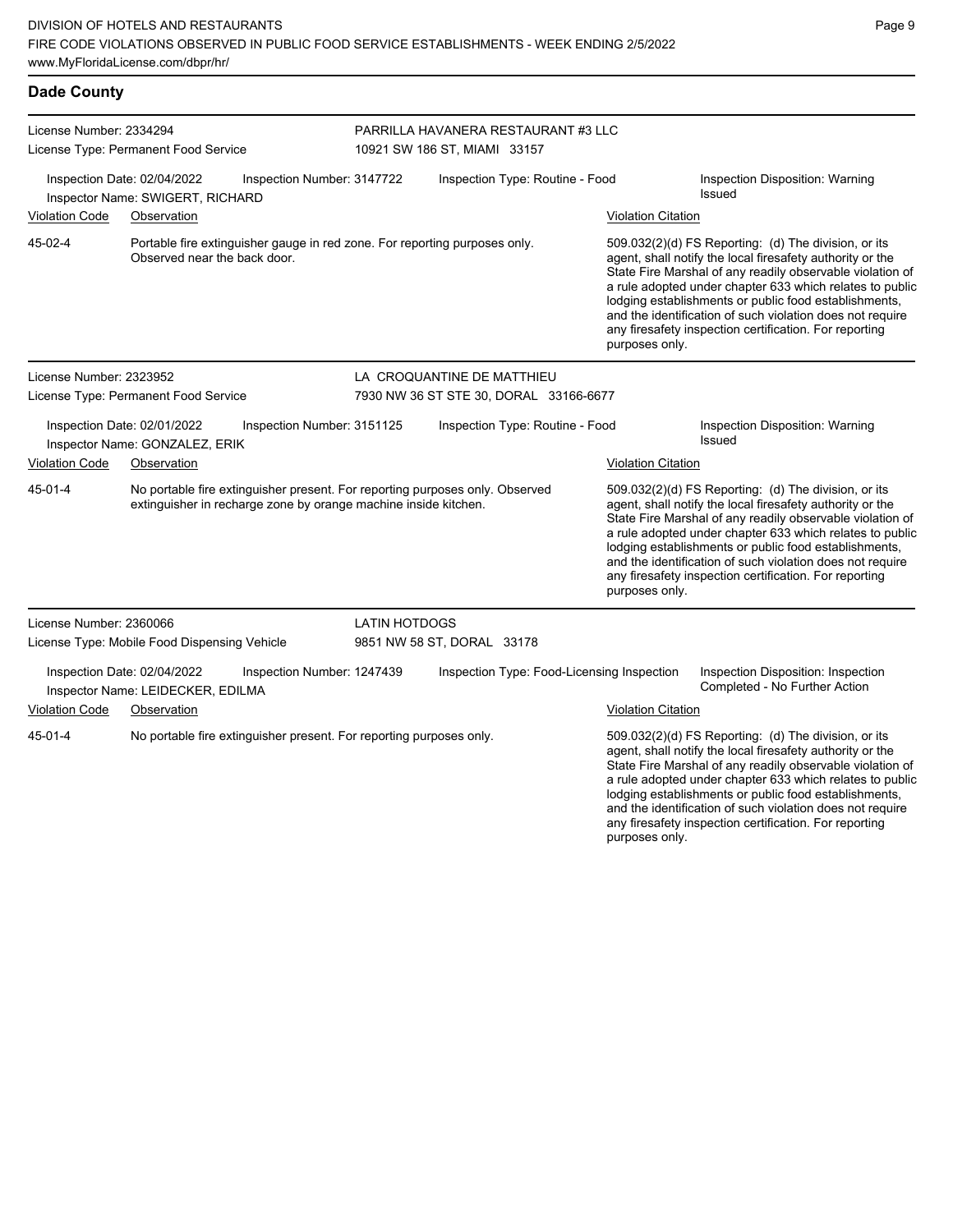| <b>Duval County</b>                  |                                                                                                             |                            |                                      |                                                                                                                                                                                                                                           |                           |                                                                                                                                                                                                                                                                                                                                                                                                                            |  |  |  |
|--------------------------------------|-------------------------------------------------------------------------------------------------------------|----------------------------|--------------------------------------|-------------------------------------------------------------------------------------------------------------------------------------------------------------------------------------------------------------------------------------------|---------------------------|----------------------------------------------------------------------------------------------------------------------------------------------------------------------------------------------------------------------------------------------------------------------------------------------------------------------------------------------------------------------------------------------------------------------------|--|--|--|
| License Number: 2608566              |                                                                                                             |                            | J J'S CAFE                           |                                                                                                                                                                                                                                           |                           |                                                                                                                                                                                                                                                                                                                                                                                                                            |  |  |  |
|                                      | License Type: Permanent Food Service                                                                        |                            |                                      | 6622 SOUTHPOINT DR S, JACKSONVILLE 32216                                                                                                                                                                                                  |                           |                                                                                                                                                                                                                                                                                                                                                                                                                            |  |  |  |
|                                      | Inspection Date: 02/03/2022<br>Inspector Name: VILBRUN, JOSUE                                               | Inspection Number: 3175128 | Inspection Type: Routine - Food      |                                                                                                                                                                                                                                           |                           | Inspection Disposition: Inspection<br>Completed - No Further Action                                                                                                                                                                                                                                                                                                                                                        |  |  |  |
| <b>Violation Code</b>                | Observation                                                                                                 |                            |                                      |                                                                                                                                                                                                                                           | <b>Violation Citation</b> |                                                                                                                                                                                                                                                                                                                                                                                                                            |  |  |  |
| 45-04-4                              | Violation**                                                                                                 |                            |                                      | Use of cooking equipment producing grease laden vapors/smoke with no hood<br>suppression system installed. Notified Fire AHJ. For reporting purposes only.<br>Operator cooking on flat top grill with no hood suppression system **Repeat | purposes only.            | 509.032(2)(d) FS Reporting: (d) The division, or its<br>agent, shall notify the local firesafety authority or the<br>State Fire Marshal of any readily observable violation of<br>a rule adopted under chapter 633 which relates to public<br>lodging establishments or public food establishments,<br>and the identification of such violation does not require<br>any firesafety inspection certification. For reporting |  |  |  |
| License Number: 2615960              |                                                                                                             |                            |                                      | SOUTH BEACH LOUNGE RESTAURANT                                                                                                                                                                                                             |                           |                                                                                                                                                                                                                                                                                                                                                                                                                            |  |  |  |
| License Type: Permanent Food Service |                                                                                                             |                            | 6347 PHILIPS HWY, JACKSONVILLE 32216 |                                                                                                                                                                                                                                           |                           |                                                                                                                                                                                                                                                                                                                                                                                                                            |  |  |  |
|                                      | Inspection Date: 02/03/2022<br>Inspector Name: VILBRUN, JOSUE                                               | Inspection Number: 3105349 |                                      | Inspection Type: Routine - Food                                                                                                                                                                                                           |                           | Inspection Disposition: Inspection<br>Completed - No Further Action                                                                                                                                                                                                                                                                                                                                                        |  |  |  |
| <b>Violation Code</b>                | Observation                                                                                                 |                            |                                      |                                                                                                                                                                                                                                           | <b>Violation Citation</b> |                                                                                                                                                                                                                                                                                                                                                                                                                            |  |  |  |
| 45-02-4                              | Portable fire extinguisher gauge in red zone. For reporting purposes only.<br>At far end of first bar area. |                            |                                      |                                                                                                                                                                                                                                           | purposes only.            | 509.032(2)(d) FS Reporting: (d) The division, or its<br>agent, shall notify the local firesafety authority or the<br>State Fire Marshal of any readily observable violation of<br>a rule adopted under chapter 633 which relates to public<br>lodging establishments or public food establishments,<br>and the identification of such violation does not require<br>any firesafety inspection certification. For reporting |  |  |  |
| License Number: 2615228              |                                                                                                             |                            | <b>TOSSGREEN</b>                     |                                                                                                                                                                                                                                           |                           |                                                                                                                                                                                                                                                                                                                                                                                                                            |  |  |  |
|                                      | License Type: Permanent Food Service                                                                        |                            |                                      | 4668 TOWN CROSSING DR STE 105, JACKSONVILLE 32246                                                                                                                                                                                         |                           |                                                                                                                                                                                                                                                                                                                                                                                                                            |  |  |  |
|                                      | Inspection Date: 02/04/2022<br>Inspector Name: FICHTER, GARRICK                                             | Inspection Number: 3141941 |                                      | Inspection Type: Routine - Food                                                                                                                                                                                                           |                           | Inspection Disposition: Administrative<br>complaint recommended                                                                                                                                                                                                                                                                                                                                                            |  |  |  |
| <b>Violation Code</b>                | Observation                                                                                                 |                            |                                      |                                                                                                                                                                                                                                           | <b>Violation Citation</b> |                                                                                                                                                                                                                                                                                                                                                                                                                            |  |  |  |
| 45-02-4                              | Portable fire extinguisher gauge in red zone. For reporting purposes only.                                  |                            |                                      | Fire extinguisher in kitchen across from prep table has gauge in red zone.                                                                                                                                                                |                           | 509.032(2)(d) FS Reporting: (d) The division, or its<br>agent, shall notify the local firesafety authority or the<br>State Fire Marshal of any readily observable violation of<br>a rule adopted under chapter 633 which relates to public                                                                                                                                                                                 |  |  |  |

lodging establishments or public food establishments, and the identification of such violation does not require any firesafety inspection certification. For reporting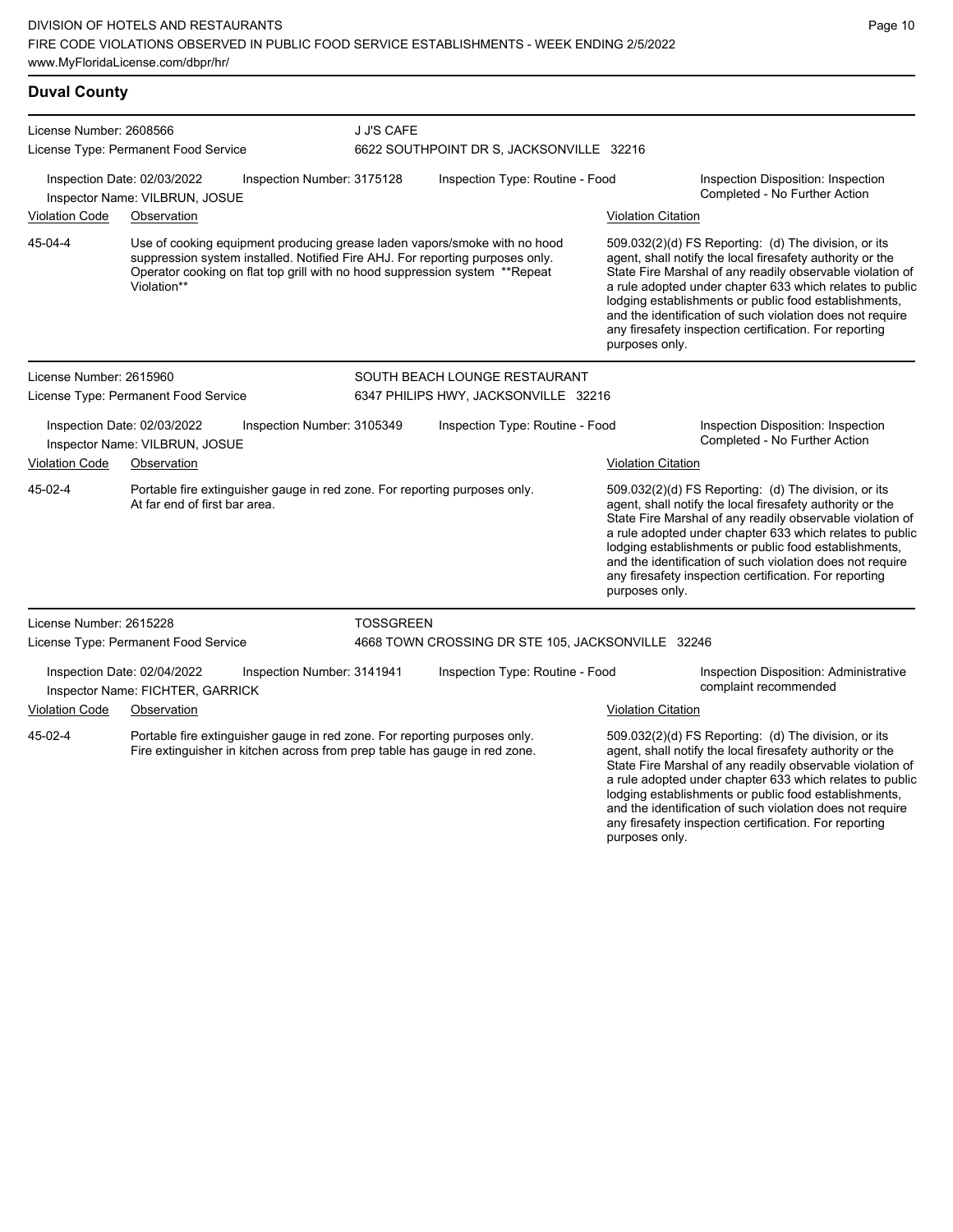| <b>Flagler County</b>   |                                                                 |                                                                                                                                                                                                                                         |                       |                                         |                    |                                                                                                                                                                                                                                                                                                                                                                                                                            |
|-------------------------|-----------------------------------------------------------------|-----------------------------------------------------------------------------------------------------------------------------------------------------------------------------------------------------------------------------------------|-----------------------|-----------------------------------------|--------------------|----------------------------------------------------------------------------------------------------------------------------------------------------------------------------------------------------------------------------------------------------------------------------------------------------------------------------------------------------------------------------------------------------------------------------|
| License Number: 2800830 | License Type: Permanent Food Service                            |                                                                                                                                                                                                                                         | <b>CUBAN SANDWICH</b> | 4601 E MOODY BLVD STE F7, BUNNELL 32110 |                    |                                                                                                                                                                                                                                                                                                                                                                                                                            |
|                         | Inspection Date: 01/31/2022<br>Inspector Name: BADDING, MELANIE | Inspection Number: 3175714                                                                                                                                                                                                              |                       | Inspection Type: Routine - Food         |                    | Inspection Disposition: Inspection<br>Completed - No Further Action                                                                                                                                                                                                                                                                                                                                                        |
| <b>Violation Code</b>   | Observation                                                     |                                                                                                                                                                                                                                         |                       |                                         | Violation Citation |                                                                                                                                                                                                                                                                                                                                                                                                                            |
| 45-04-4                 |                                                                 | Use of cooking equipment producing grease laden vapors/smoke with no hood<br>suppression system installed. Notified Fire AHJ. For reporting purposes only.<br>Two electric household ovens in the kitchen with no hood system in place. |                       |                                         | purposes only.     | 509.032(2)(d) FS Reporting: (d) The division, or its<br>agent, shall notify the local firesafety authority or the<br>State Fire Marshal of any readily observable violation of<br>a rule adopted under chapter 633 which relates to public<br>lodging establishments or public food establishments,<br>and the identification of such violation does not require<br>any firesafety inspection certification. For reporting |
| 45-05-4                 |                                                                 | Portable fire extinguisher missing from its designated location. For reporting                                                                                                                                                          |                       |                                         |                    | 509.032(2)(d) FS Reporting: (d) The division, or its                                                                                                                                                                                                                                                                                                                                                                       |

Portable fire extinguisher missing from its designated location. For reporting purposes only. Sign for fire extinguisher in the kitchen with no fire extinguisher present.

509.032(2)(d) FS Reporting: (d) The division, or its agent, shall notify the local firesafety authority or the State Fire Marshal of any readily observable violation of a rule adopted under chapter 633 which relates to public lodging establishments or public food establishments, and the identification of such violation does not require any firesafety inspection certification. For reporting purposes only.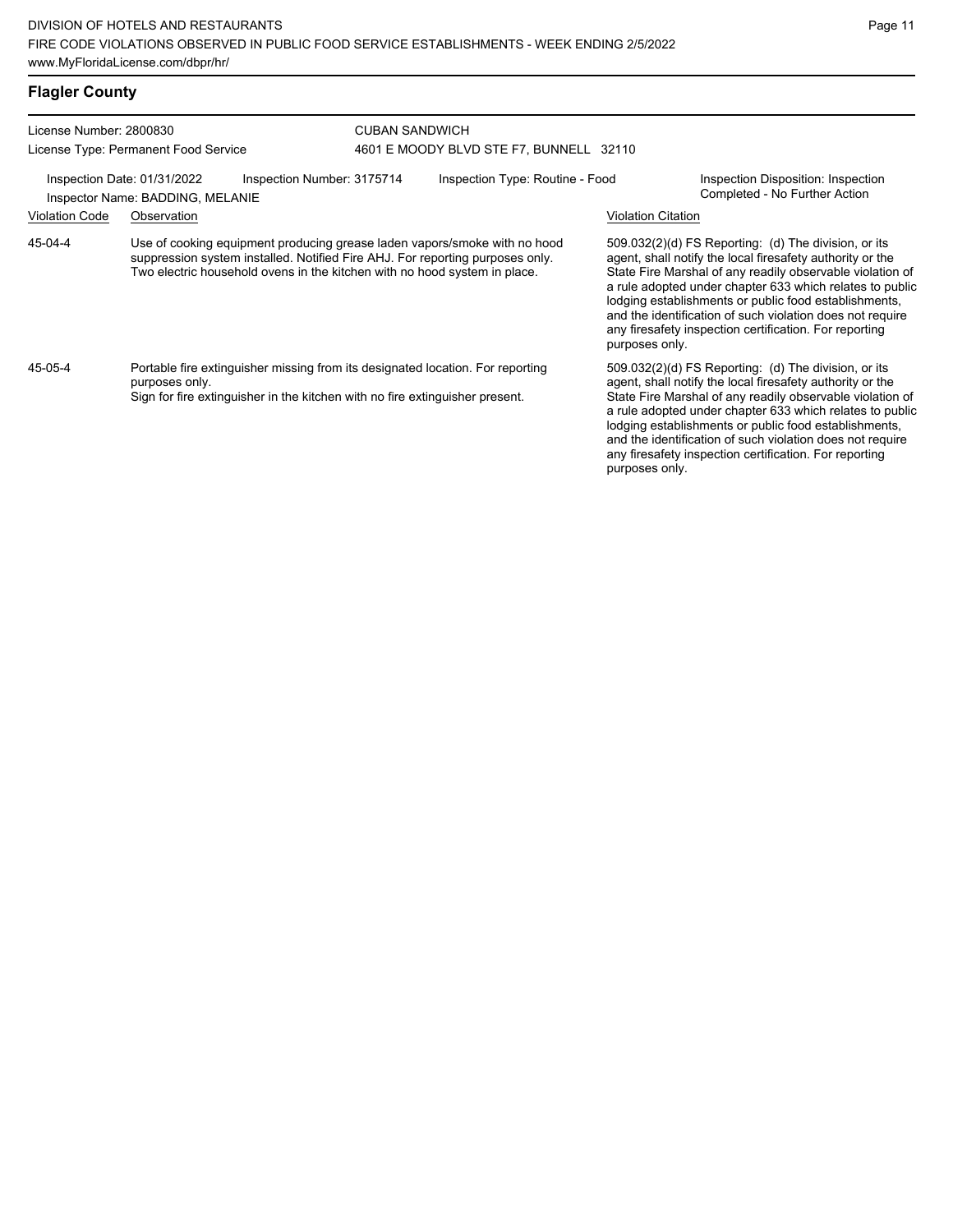**Hillsborough County**

| License Number: 3912144 |                                                                                       |                                                                                                                                                                   | CHIPOTLE MEXICAN GRILL #1626             |                           |                                                                                                                                                                                                                                                                                                                                                                                                                              |
|-------------------------|---------------------------------------------------------------------------------------|-------------------------------------------------------------------------------------------------------------------------------------------------------------------|------------------------------------------|---------------------------|------------------------------------------------------------------------------------------------------------------------------------------------------------------------------------------------------------------------------------------------------------------------------------------------------------------------------------------------------------------------------------------------------------------------------|
|                         | License Type: Permanent Food Service                                                  |                                                                                                                                                                   | 829 EAST BLOOMINGDALE AVE, BRANDON 33511 |                           |                                                                                                                                                                                                                                                                                                                                                                                                                              |
|                         | Inspection Date: 01/31/2022<br>Inspector Name: MOULDER, BRITTANY                      | Inspection Number: 3180784                                                                                                                                        | Inspection Type: Complaint Full          |                           | Inspection Disposition: Inspection<br>Completed - No Further Action                                                                                                                                                                                                                                                                                                                                                          |
| Violation Code          | Observation                                                                           |                                                                                                                                                                   |                                          | <b>Violation Citation</b> |                                                                                                                                                                                                                                                                                                                                                                                                                              |
| 45-02-4                 | **Repeat Violation**                                                                  | Portable fire extinguisher gauge in red zone. For reporting purposes only.                                                                                        |                                          | purposes only.            | $509.032(2)(d)$ FS Reporting: (d) The division, or its<br>agent, shall notify the local firesafety authority or the<br>State Fire Marshal of any readily observable violation of<br>a rule adopted under chapter 633 which relates to public<br>lodging establishments or public food establishments,<br>and the identification of such violation does not require<br>any firesafety inspection certification. For reporting |
| 46-04-4                 | Exit door locked. For reporting purposes only.<br>Observed back door blocked by boxes | Corrected-observed employee discard boxes **Corrected On-Site**                                                                                                   |                                          | purposes only.            | 509.032(2)(d) FS Reporting: (d) The division, or its<br>agent, shall notify the local firesafety authority or the<br>State Fire Marshal of any readily observable violation of<br>a rule adopted under chapter 633 which relates to public<br>lodging establishments or public food establishments,<br>and the identification of such violation does not require<br>any firesafety inspection certification. For reporting   |
| License Number: 3952475 |                                                                                       | TACO DE ORO #2                                                                                                                                                    |                                          |                           |                                                                                                                                                                                                                                                                                                                                                                                                                              |
|                         | License Type: Mobile Food Dispensing Vehicle                                          |                                                                                                                                                                   | 1209 E BEARSS AVE, LUTZ 33549            |                           |                                                                                                                                                                                                                                                                                                                                                                                                                              |
|                         | Inspection Date: 02/03/2022<br>Inspector Name: AIELLO, ROCCI                          | Inspection Number: 1238286                                                                                                                                        | Inspection Type: Routine - Food          |                           | Inspection Disposition: Call Back -<br>Complied                                                                                                                                                                                                                                                                                                                                                                              |
| <b>Violation Code</b>   | Observation                                                                           |                                                                                                                                                                   |                                          | <b>Violation Citation</b> |                                                                                                                                                                                                                                                                                                                                                                                                                              |
| 45-02-4                 | Extended**                                                                            | - From initial inspection : Portable fire extinguisher gauge in red zone by door. For<br>reporting purposes only. - From follow-up inspection 2022-02-03: ** Time |                                          | purposes only.            | 509.032(2)(d) FS Reporting: (d) The division, or its<br>agent, shall notify the local firesafety authority or the<br>State Fire Marshal of any readily observable violation of<br>a rule adopted under chapter 633 which relates to public<br>lodging establishments or public food establishments,<br>and the identification of such violation does not require<br>any firesafety inspection certification. For reporting   |
| License Number: 3902836 |                                                                                       |                                                                                                                                                                   | PRESS BOX SPORTS EMPORIUM INC            |                           |                                                                                                                                                                                                                                                                                                                                                                                                                              |
|                         | License Type: Permanent Food Service                                                  |                                                                                                                                                                   | 222 S DALE MABRY, TAMPA 336092817        |                           |                                                                                                                                                                                                                                                                                                                                                                                                                              |
|                         | Inspection Date: 02/02/2022<br>Inspector Name: KLUSENDORF, JEANNE                     | Inspection Number: 3148722                                                                                                                                        | Inspection Type: Routine - Food          |                           | Inspection Disposition: Warning<br>Issued                                                                                                                                                                                                                                                                                                                                                                                    |
| <b>Violation Code</b>   | Observation                                                                           |                                                                                                                                                                   |                                          | <b>Violation Citation</b> |                                                                                                                                                                                                                                                                                                                                                                                                                              |
| 46-04-4                 | Exit door locked. For reporting purposes only.                                        |                                                                                                                                                                   |                                          |                           | 509.032(2)(d) FS Reporting: (d) The division, or its<br>agent, shall notify the local firesafety authority or the<br>State Fire Marshal of any readily observable violation of<br>a rule adopted under chapter 633 which relates to public<br>lodging establishments or public food establishments,<br>and the identification of such violation does not require<br>any firesafety inspection certification. For reporting   |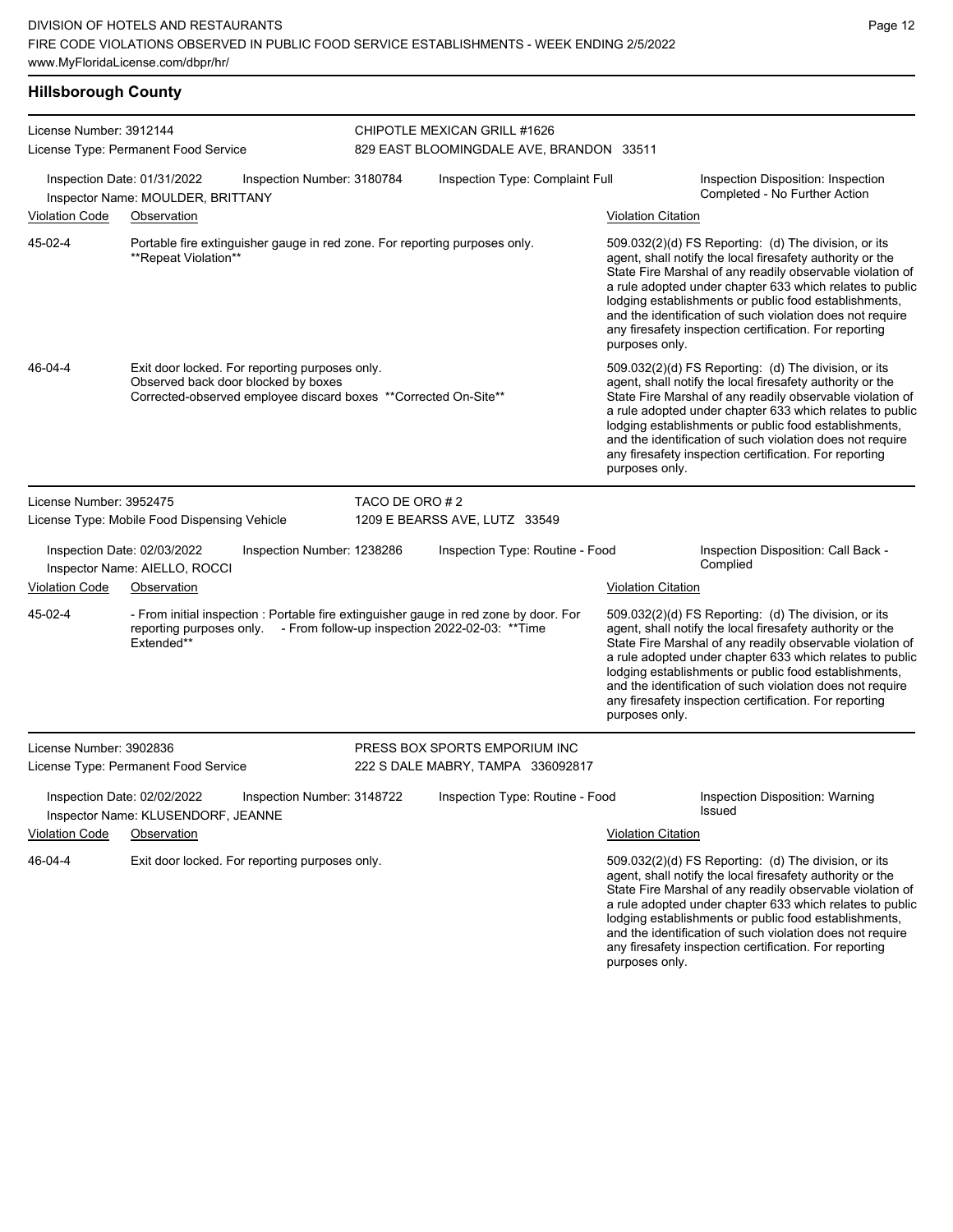| License Number: 4603765<br>License Type: Permanent Food Service                                |                                                                   | NOMIKI'S PLAKKA<br>12901 MCGREGOR BLVD #3, FORT MYERS 339194587                                                                                |                                 |                                                                                                                                                                                                                                                            |                                                                     |                                                                                                                                                                                                                                                                                                                                                                                                                            |
|------------------------------------------------------------------------------------------------|-------------------------------------------------------------------|------------------------------------------------------------------------------------------------------------------------------------------------|---------------------------------|------------------------------------------------------------------------------------------------------------------------------------------------------------------------------------------------------------------------------------------------------------|---------------------------------------------------------------------|----------------------------------------------------------------------------------------------------------------------------------------------------------------------------------------------------------------------------------------------------------------------------------------------------------------------------------------------------------------------------------------------------------------------------|
|                                                                                                | Inspection Date: 02/04/2022<br>Inspector Name: ORDONEZ, ADADBELLA | Inspection Number: 3106251                                                                                                                     | Inspection Type: Routine - Food |                                                                                                                                                                                                                                                            | Inspection Disposition: Inspection<br>Completed - No Further Action |                                                                                                                                                                                                                                                                                                                                                                                                                            |
| <b>Violation Code</b>                                                                          | Observation                                                       |                                                                                                                                                |                                 |                                                                                                                                                                                                                                                            | <b>Violation Citation</b>                                           |                                                                                                                                                                                                                                                                                                                                                                                                                            |
| 45-02-4                                                                                        |                                                                   | Portable fire extinguisher gauge in red zone. For reporting purposes only.                                                                     |                                 |                                                                                                                                                                                                                                                            | purposes only.                                                      | 509.032(2)(d) FS Reporting: (d) The division, or its<br>agent, shall notify the local firesafety authority or the<br>State Fire Marshal of any readily observable violation of<br>a rule adopted under chapter 633 which relates to public<br>lodging establishments or public food establishments,<br>and the identification of such violation does not require<br>any firesafety inspection certification. For reporting |
| License Number: 4605762                                                                        |                                                                   |                                                                                                                                                |                                 | EL ACAJUTLA RESTAURANT                                                                                                                                                                                                                                     |                                                                     |                                                                                                                                                                                                                                                                                                                                                                                                                            |
|                                                                                                | License Type: Permanent Food Service                              |                                                                                                                                                |                                 | 3431 BONITA BEACH RD STE 210-211, BONITA BEACH 34134                                                                                                                                                                                                       |                                                                     |                                                                                                                                                                                                                                                                                                                                                                                                                            |
| Inspection Date: 02/03/2022<br>Inspection Number: 3169915<br>Inspector Name: DOMKOWSKI, DANIEL |                                                                   | Inspection Type: Routine - Food                                                                                                                |                                 |                                                                                                                                                                                                                                                            | Inspection Disposition: Warning<br>Issued                           |                                                                                                                                                                                                                                                                                                                                                                                                                            |
| <b>Violation Code</b>                                                                          | Observation                                                       |                                                                                                                                                |                                 |                                                                                                                                                                                                                                                            | <b>Violation Citation</b>                                           |                                                                                                                                                                                                                                                                                                                                                                                                                            |
| 45-02-4                                                                                        |                                                                   | Portable fire extinguisher gauge in red zone. For reporting purposes only.<br>Extinguisher near right side kitchen entrance gauge in red zone, |                                 |                                                                                                                                                                                                                                                            | purposes only.                                                      | 509.032(2)(d) FS Reporting: (d) The division, or its<br>agent, shall notify the local firesafety authority or the<br>State Fire Marshal of any readily observable violation of<br>a rule adopted under chapter 633 which relates to public<br>lodging establishments or public food establishments,<br>and the identification of such violation does not require<br>any firesafety inspection certification. For reporting |
| License Number: 4606083                                                                        |                                                                   |                                                                                                                                                |                                 | <b>VILLAGE WALK BAR &amp; GRILLE</b>                                                                                                                                                                                                                       |                                                                     |                                                                                                                                                                                                                                                                                                                                                                                                                            |
|                                                                                                | License Type: Permanent Food Service                              |                                                                                                                                                |                                 | 15301 LATITUDE DR # 500, BONITA SPRINGS 34135                                                                                                                                                                                                              |                                                                     |                                                                                                                                                                                                                                                                                                                                                                                                                            |
|                                                                                                | Inspection Date: 02/04/2022<br>Inspector Name: DOMKOWSKI, DANIEL  | Inspection Number: 3090669                                                                                                                     |                                 | Inspection Type: Routine - Food                                                                                                                                                                                                                            |                                                                     | Inspection Disposition: Inspection<br>Completed - No Further Action                                                                                                                                                                                                                                                                                                                                                        |
| <b>Violation Code</b>                                                                          | Observation                                                       |                                                                                                                                                |                                 |                                                                                                                                                                                                                                                            | <b>Violation Citation</b>                                           |                                                                                                                                                                                                                                                                                                                                                                                                                            |
| 48-04-4                                                                                        | building.                                                         |                                                                                                                                                |                                 | Propane tank (larger than 2.7 lb. water capacity/1 lb. gas capacity) located inside<br>of the building. For reporting purposes only. Two propane tanks located at back<br>door to kitchen larger than 2.7lb capacity. Operator moved both tanks outside of |                                                                     | 509.032(2)(d) FS Reporting: (d) The division, or its<br>agent, shall notify the local firesafety authority or the<br>State Fire Marshal of any readily observable violation of<br>a rule adopted under chapter 633 which relates to public<br>lodging establishments or public food establishments,<br>and the identification of such violation does not require                                                           |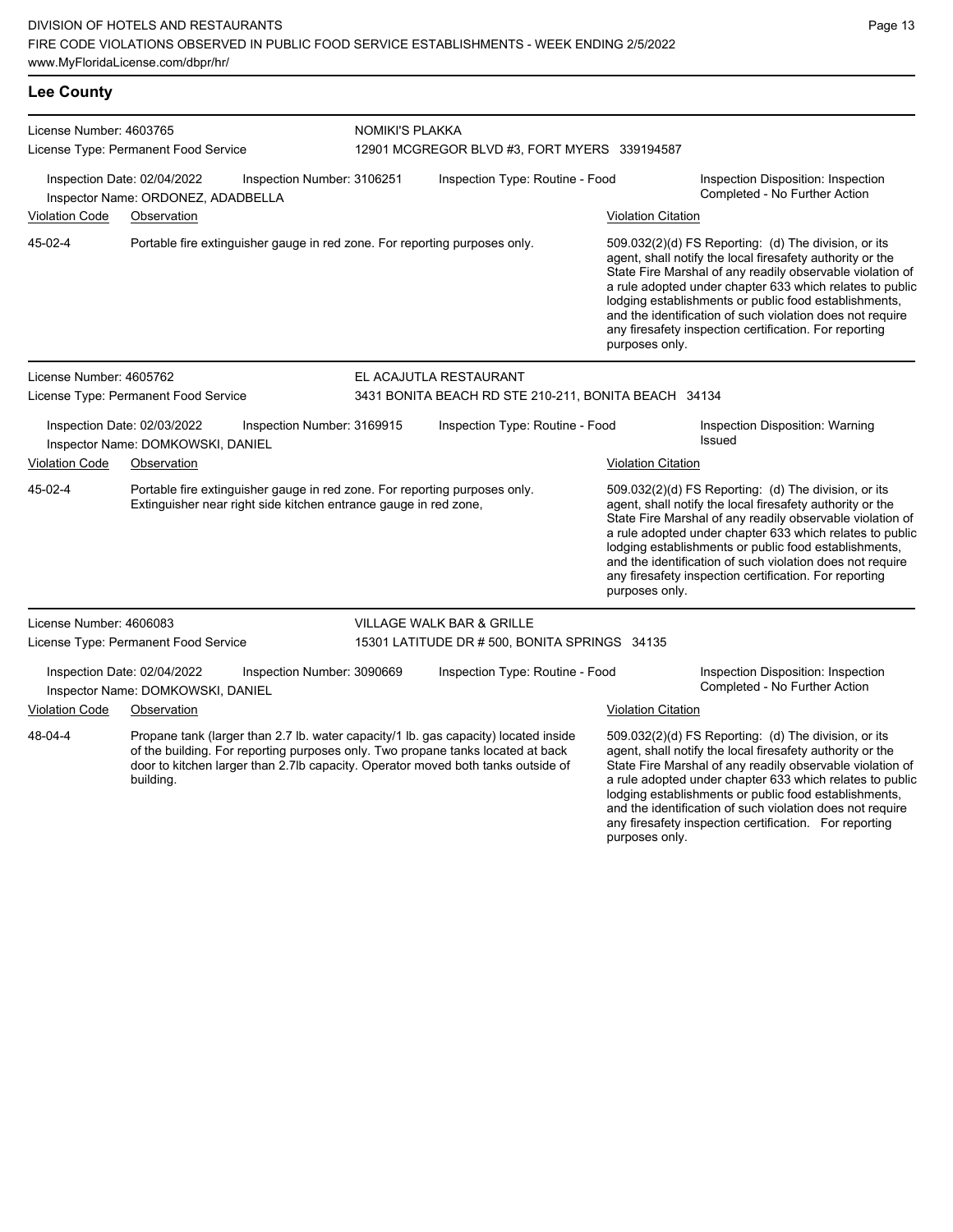| <b>Manatee County</b> |  |
|-----------------------|--|
|-----------------------|--|

| License Number: 5105611 |                                                                                                                                                                                       | GOGO SUBS |                                                                                                                                                                                                                                            |                           |                                                                                                                                                                                                                                                                                                                                                                                                                              |
|-------------------------|---------------------------------------------------------------------------------------------------------------------------------------------------------------------------------------|-----------|--------------------------------------------------------------------------------------------------------------------------------------------------------------------------------------------------------------------------------------------|---------------------------|------------------------------------------------------------------------------------------------------------------------------------------------------------------------------------------------------------------------------------------------------------------------------------------------------------------------------------------------------------------------------------------------------------------------------|
|                         | License Type: Permanent Food Service                                                                                                                                                  |           | 6850 15 ST E, SARASOTA 34243                                                                                                                                                                                                               |                           |                                                                                                                                                                                                                                                                                                                                                                                                                              |
|                         | Inspection Date: 02/02/2022<br>Inspection Number: 3099297<br>Inspector Name: EASLER, VERONICA                                                                                         |           | Inspection Type: Routine - Food                                                                                                                                                                                                            |                           | Inspection Disposition: Emergency<br>order recommended                                                                                                                                                                                                                                                                                                                                                                       |
| <b>Violation Code</b>   | Observation                                                                                                                                                                           |           |                                                                                                                                                                                                                                            | <b>Violation Citation</b> |                                                                                                                                                                                                                                                                                                                                                                                                                              |
| 45-02-4                 | Portable fire extinguisher gauge in red zone. For reporting purposes only.<br>Fire extinguisher in hallway across from the bathroom gauge in red zone.                                |           |                                                                                                                                                                                                                                            | purposes only.            | $509.032(2)(d)$ FS Reporting: (d) The division, or its<br>agent, shall notify the local firesafety authority or the<br>State Fire Marshal of any readily observable violation of<br>a rule adopted under chapter 633 which relates to public<br>lodging establishments or public food establishments,<br>and the identification of such violation does not require<br>any firesafety inspection certification. For reporting |
| 45-02-4                 | - From initial inspection : Portable fire extinguisher gauge in red zone. For<br>reporting purposes only.<br>Fire extinguisher in hallway across from the bathroom gauge in red zone. |           | 509.032(2)(d) FS Reporting: (d) The division, or its<br>agent, shall notify the local firesafety authority or the<br>State Fire Marshal of any readily observable violation of<br>a rule adopted under chapter 633 which relates to public |                           |                                                                                                                                                                                                                                                                                                                                                                                                                              |
|                         | From follow-up inspection 2022-02-03: ** Time Extended**                                                                                                                              |           | purposes only.                                                                                                                                                                                                                             |                           | lodging establishments or public food establishments,<br>and the identification of such violation does not require<br>any firesafety inspection certification. For reporting                                                                                                                                                                                                                                                 |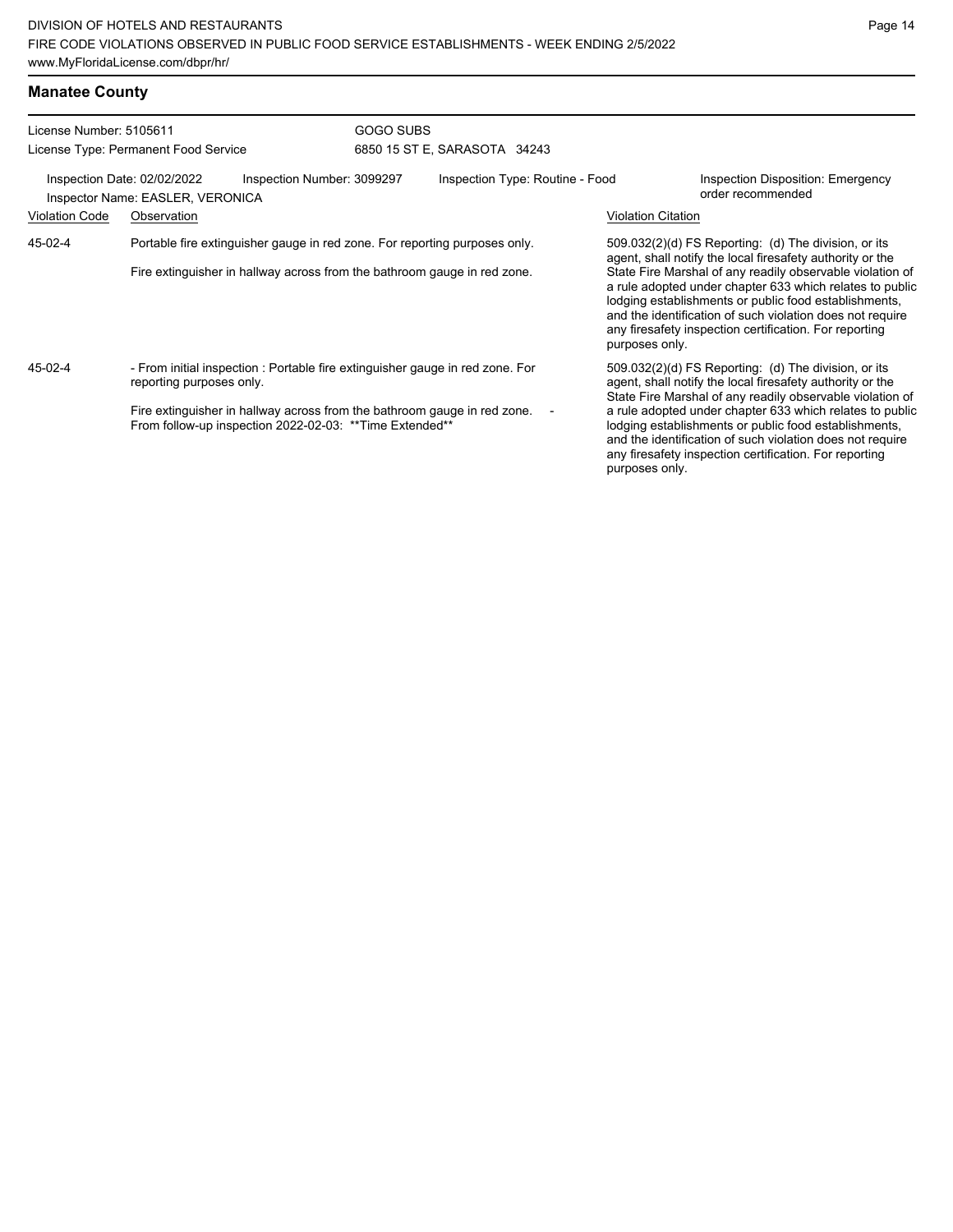| <b>Orange County</b>    |                                                                   |                                                                                                                                                        |                                                                                     |                           |                                                                                                                                                                                                                                                                                                                                                                                                                            |
|-------------------------|-------------------------------------------------------------------|--------------------------------------------------------------------------------------------------------------------------------------------------------|-------------------------------------------------------------------------------------|---------------------------|----------------------------------------------------------------------------------------------------------------------------------------------------------------------------------------------------------------------------------------------------------------------------------------------------------------------------------------------------------------------------------------------------------------------------|
| License Number: 5810528 | License Type: Permanent Food Service                              |                                                                                                                                                        | OOTOYA SUSHI.LOUNGE<br>621 E CENTRAL BLVD, ORLANDO 32801                            |                           |                                                                                                                                                                                                                                                                                                                                                                                                                            |
|                         | Inspection Date: 02/02/2022<br>Inspector Name: MONTGOMERY, DOREEN | Inspection Number: 3136211                                                                                                                             | Inspection Type: Routine - Food                                                     |                           | Inspection Disposition: Warning<br><b>Issued</b>                                                                                                                                                                                                                                                                                                                                                                           |
| Violation Code          | Observation                                                       |                                                                                                                                                        |                                                                                     | <b>Violation Citation</b> |                                                                                                                                                                                                                                                                                                                                                                                                                            |
| 48-04-4                 | of the building. For reporting purposes only.                     |                                                                                                                                                        | Propane tank (larger than 2.7 lb. water capacity/1 lb. gas capacity) located inside | purposes only.            | 509.032(2)(d) FS Reporting: (d) The division, or its<br>agent, shall notify the local firesafety authority or the<br>State Fire Marshal of any readily observable violation of<br>a rule adopted under chapter 633 which relates to public<br>lodging establishments or public food establishments,<br>and the identification of such violation does not require<br>any firesafety inspection certification. For reporting |
| License Number: 5807922 | License Type: Permanent Food Service                              | RED LOBSTER #0838                                                                                                                                      | 8003 GOLDEN SKY LN, ORLANDO 32809                                                   |                           |                                                                                                                                                                                                                                                                                                                                                                                                                            |
|                         | Inspection Date: 01/31/2022<br>Inspector Name: PASIECKI, VICTORIA | Inspection Number: 3155514                                                                                                                             | Inspection Type: Routine - Food                                                     |                           | Inspection Disposition: Inspection<br>Completed - No Further Action                                                                                                                                                                                                                                                                                                                                                        |
| <b>Violation Code</b>   | Observation                                                       |                                                                                                                                                        |                                                                                     | <b>Violation Citation</b> |                                                                                                                                                                                                                                                                                                                                                                                                                            |
| 46-01-4                 | **Corrected On-Site**                                             | Marked exit/path to marked exit blocked. For reporting purposes only.<br>Trash can, boxes dustpan in front of back exit next to dish. Operator removed |                                                                                     | purposes only.            | 509.032(2)(d) FS Reporting: (d) The division, or its<br>agent, shall notify the local firesafety authority or the<br>State Fire Marshal of any readily observable violation of<br>a rule adopted under chapter 633 which relates to public<br>lodging establishments or public food establishments,<br>and the identification of such violation does not require<br>any firesafety inspection certification. For reporting |
| License Number: 5813264 |                                                                   |                                                                                                                                                        | BJ'S RESTAURANT & BREWHOUSE 557                                                     |                           |                                                                                                                                                                                                                                                                                                                                                                                                                            |
|                         | License Type: Permanent Food Service                              |                                                                                                                                                        | 8103 INTERNATIONAL DR, ORLANDO 32819                                                |                           |                                                                                                                                                                                                                                                                                                                                                                                                                            |
|                         | Inspection Date: 02/04/2022<br>Inspector Name: KOSTELNY, ROGER    | Inspection Number: 3180971                                                                                                                             | Inspection Type: Complaint Full                                                     |                           | Inspection Disposition: Inspection<br>Completed - No Further Action                                                                                                                                                                                                                                                                                                                                                        |
| <b>Violation Code</b>   | Observation                                                       |                                                                                                                                                        |                                                                                     | <b>Violation Citation</b> |                                                                                                                                                                                                                                                                                                                                                                                                                            |
| 45-05-4                 | purposes only.                                                    | Portable fire extinguisher missing from its designated location. For reporting<br>Fire extinguisher in stored in mop area not in kitchen               |                                                                                     | purposes only.            | 509.032(2)(d) FS Reporting: (d) The division, or its<br>agent, shall notify the local firesafety authority or the<br>State Fire Marshal of any readily observable violation of<br>a rule adopted under chapter 633 which relates to public<br>lodging establishments or public food establishments,<br>and the identification of such violation does not require<br>any firesafety inspection certification. For reporting |
| 49-04-4                 | **Corrected On-Site**                                             | Flammables stored/debris present in mop area. For reporting purposes only.                                                                             |                                                                                     |                           | 61C-1.004(6) FAC Reporting: (6) Attics, basements,<br>boiler rooms, meter rooms, laundry rooms, and storage<br>rooms shall be kept clean and free of debris and<br>flammables. For reporting purposes only.                                                                                                                                                                                                                |
| License Number: 5813146 |                                                                   |                                                                                                                                                        | BUFFALO WILD WINGS 545                                                              |                           |                                                                                                                                                                                                                                                                                                                                                                                                                            |
|                         | License Type: Permanent Food Service                              |                                                                                                                                                        | 10761 INTERNATIONAL DRIVE, ORLANDO 32821                                            |                           |                                                                                                                                                                                                                                                                                                                                                                                                                            |
|                         | Inspection Date: 01/31/2022<br>Inspector Name: NIEVES, RAFAEL     | Inspection Number: 3138881                                                                                                                             | Inspection Type: Routine - Food                                                     |                           | Inspection Disposition: Inspection<br>Completed - No Further Action                                                                                                                                                                                                                                                                                                                                                        |
| Violation Code          | Observation                                                       |                                                                                                                                                        |                                                                                     | <b>Violation Citation</b> |                                                                                                                                                                                                                                                                                                                                                                                                                            |
| 48-04-4                 | of the building. For reporting purposes only.                     |                                                                                                                                                        | Propane tank (larger than 2.7 lb. water capacity/1 lb. gas capacity) located inside |                           | 509.032(2)(d) FS Reporting: (d) The division, or its<br>agent, shall notify the local firesafety authority or the<br>State Fire Marshal of any readily observable violation of<br>a rule adopted under chapter 633 which relates to public                                                                                                                                                                                 |

Page 15

lodging establishments or public food establishments, and the identification of such violation does not require any firesafety inspection certification. For reporting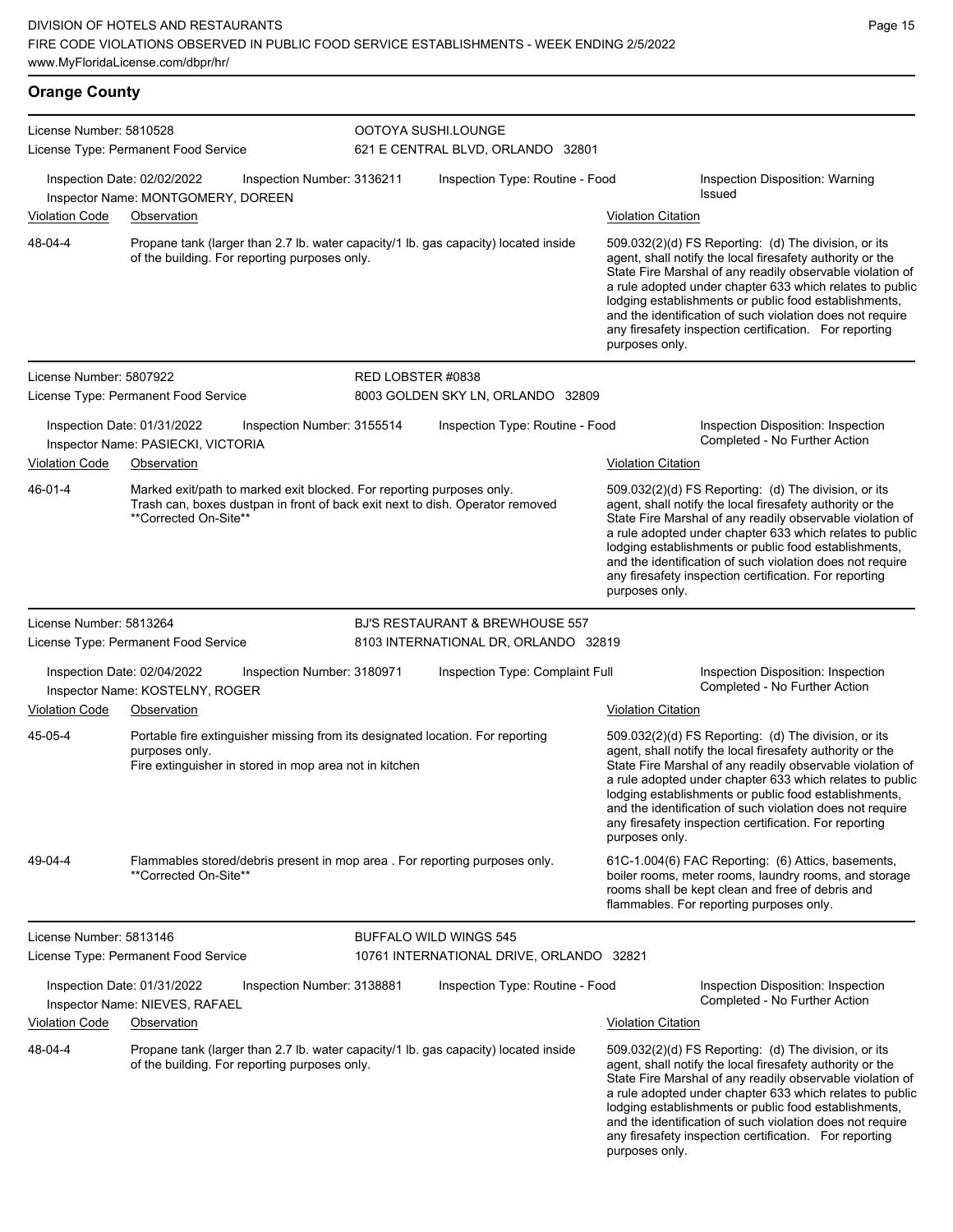| <b>Osceola County</b>   |                                                            |                                                          |              |                                                                                                                                                                                                                                                    |                           |                                                                                                                                                                                                                                                                                                                                                                                                                            |
|-------------------------|------------------------------------------------------------|----------------------------------------------------------|--------------|----------------------------------------------------------------------------------------------------------------------------------------------------------------------------------------------------------------------------------------------------|---------------------------|----------------------------------------------------------------------------------------------------------------------------------------------------------------------------------------------------------------------------------------------------------------------------------------------------------------------------------------------------------------------------------------------------------------------------|
| License Number: 5900962 | License Type: Permanent Food Service                       |                                                          | LITTLE ITALY | 2901 B-1 PARKWAY BLVD., KISSIMMEE 34747                                                                                                                                                                                                            |                           |                                                                                                                                                                                                                                                                                                                                                                                                                            |
|                         | Inspection Date: 02/04/2022<br>Inspector Name: IRVEN, RYAN | Inspection Number: 3094123                               |              | Inspection Type: Routine - Food                                                                                                                                                                                                                    |                           | Inspection Disposition: Warning<br><b>Issued</b>                                                                                                                                                                                                                                                                                                                                                                           |
| <b>Violation Code</b>   | Observation                                                |                                                          |              |                                                                                                                                                                                                                                                    | <b>Violation Citation</b> |                                                                                                                                                                                                                                                                                                                                                                                                                            |
| 47-03-4                 | ice machine                                                |                                                          |              | Observed electrical wiring in disrepair. For reporting purposes only. By large mixer,                                                                                                                                                              | purposes only.            | 509.032(2)(d) FS Reporting (d) The division, or its<br>agent, shall notify the local firesafety authority or the<br>State Fire Marshal of any readily observable violation of<br>a rule adopted under chapter 633 which relates to public<br>lodging establishments or public food establishments,<br>and the identification of such violation does not require<br>any firesafety inspection certification. For reporting  |
| License Number: 5910756 |                                                            |                                                          |              | BLUE GROVE BAKING CO LLC                                                                                                                                                                                                                           |                           |                                                                                                                                                                                                                                                                                                                                                                                                                            |
| License Type: Catering  |                                                            |                                                          |              | 3011 FORMOSA GARDENS BLVD, KISSIMMEE 34747                                                                                                                                                                                                         |                           |                                                                                                                                                                                                                                                                                                                                                                                                                            |
|                         | Inspection Date: 02/04/2022<br>Inspector Name: IRVEN, RYAN | Inspection Number: 1118553                               |              | Inspection Type: Routine - Food                                                                                                                                                                                                                    |                           | Inspection Disposition: Inspection<br>Completed - No Further Action                                                                                                                                                                                                                                                                                                                                                        |
| <b>Violation Code</b>   | Observation                                                |                                                          |              |                                                                                                                                                                                                                                                    | <b>Violation Citation</b> |                                                                                                                                                                                                                                                                                                                                                                                                                            |
| 45-04-4                 |                                                            | Observed flat top and fryers with on suppression system. |              | Use of cooking equipment producing grease laden vapors/smoke with no hood<br>suppression system installed. Notified Fire AHJ. For reporting purposes only.                                                                                         | purposes only.            | 509.032(2)(d) FS Reporting: (d) The division, or its<br>agent, shall notify the local firesafety authority or the<br>State Fire Marshal of any readily observable violation of<br>a rule adopted under chapter 633 which relates to public<br>lodging establishments or public food establishments,<br>and the identification of such violation does not require<br>any firesafety inspection certification. For reporting |
| License Number: 5911537 |                                                            |                                                          |              | ISLAND GROVE WINERY AT FORMOSA GARDENS                                                                                                                                                                                                             |                           |                                                                                                                                                                                                                                                                                                                                                                                                                            |
|                         | License Type: Permanent Food Service                       |                                                          |              | 3011 FORMOSA GARDENS BLVD, KISSIMMEE 34747                                                                                                                                                                                                         |                           |                                                                                                                                                                                                                                                                                                                                                                                                                            |
|                         | Inspection Date: 02/04/2022<br>Inspector Name: IRVEN, RYAN | Inspection Number: 3133874                               |              | Inspection Type: Routine - Food                                                                                                                                                                                                                    |                           | Inspection Disposition: Call Back -<br>Complied                                                                                                                                                                                                                                                                                                                                                                            |
| <b>Violation Code</b>   | Observation                                                |                                                          |              |                                                                                                                                                                                                                                                    | <b>Violation Citation</b> |                                                                                                                                                                                                                                                                                                                                                                                                                            |
| 45-04-4                 | - From follow                                              |                                                          |              | - From initial inspection : Use of cooking equipment producing grease laden<br>vapors/smoke with no hood suppression system installed. Notified Fire AHJ. For<br>reporting purposes only. Observed flat top and fryers with on suppression system. | purposes only.            | 509.032(2)(d) FS Reporting: (d) The division, or its<br>agent, shall notify the local firesafety authority or the<br>State Fire Marshal of any readily observable violation of<br>a rule adopted under chapter 633 which relates to public<br>lodging establishments or public food establishments,<br>and the identification of such violation does not require<br>any firesafety inspection certification. For reporting |
| 45-04-4                 |                                                            | Observed flat top and fryers with on suppression system. |              | Use of cooking equipment producing grease laden vapors/smoke with no hood<br>suppression system installed. Notified Fire AHJ. For reporting purposes only.                                                                                         | purposes only.            | 509.032(2)(d) FS Reporting: (d) The division, or its<br>agent, shall notify the local firesafety authority or the<br>State Fire Marshal of any readily observable violation of<br>a rule adopted under chapter 633 which relates to public<br>lodging establishments or public food establishments,<br>and the identification of such violation does not require<br>any firesafety inspection certification. For reporting |
| 46-01-4                 | On-Site**                                                  |                                                          |              | Marked exit/path to marked exit blocked. For reporting purposes only. **Corrected                                                                                                                                                                  | purposes only.            | 509.032(2)(d) FS Reporting (d) The division, or its<br>agent, shall notify the local firesafety authority or the<br>State Fire Marshal of any readily observable violation of<br>a rule adopted under chapter 633 which relates to public<br>lodging establishments or public food establishments,<br>and the identification of such violation does not require<br>any firesafety inspection certification. For reporting  |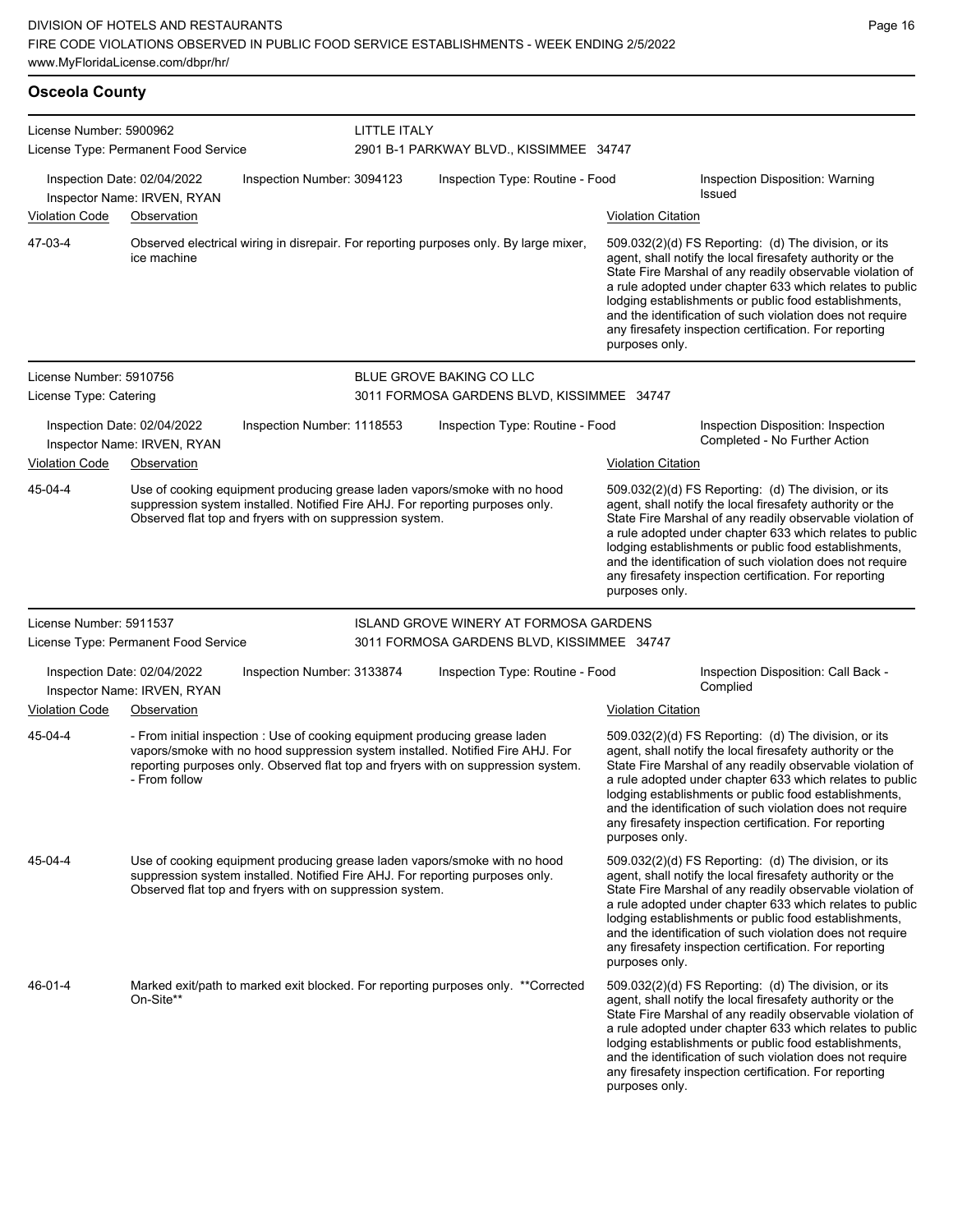| License Number: 6020081 |                                                                  | BEER TRADE CO DELRAY                                                       |  |                                                                                     |                           |                                                                                                                                                                                                                                                                                                                                                                                                                            |
|-------------------------|------------------------------------------------------------------|----------------------------------------------------------------------------|--|-------------------------------------------------------------------------------------|---------------------------|----------------------------------------------------------------------------------------------------------------------------------------------------------------------------------------------------------------------------------------------------------------------------------------------------------------------------------------------------------------------------------------------------------------------------|
|                         | License Type: Permanent Food Service                             |                                                                            |  | 145 NE 4 AVE, DELRAY BEACH 33483                                                    |                           |                                                                                                                                                                                                                                                                                                                                                                                                                            |
|                         | Inspection Date: 01/31/2022<br>Inspector Name: GOODWIN, NICHOLAS | Inspection Number: 3155711                                                 |  | Inspection Type: Routine - Food                                                     |                           | Inspection Disposition: Inspection<br>Completed - No Further Action                                                                                                                                                                                                                                                                                                                                                        |
| <b>Violation Code</b>   | Observation                                                      |                                                                            |  |                                                                                     | <b>Violation Citation</b> |                                                                                                                                                                                                                                                                                                                                                                                                                            |
| 48-04-4                 | On-Site**                                                        | of the building. For reporting purposes only. Operator removed **Corrected |  | Propane tank (larger than 2.7 lb. water capacity/1 lb. gas capacity) located inside |                           | 509.032(2)(d) FS Reporting: (d) The division, or its<br>agent, shall notify the local firesafety authority or the<br>State Fire Marshal of any readily observable violation of<br>a rule adopted under chapter 633 which relates to public<br>lodging establishments or public food establishments,<br>and the identification of such violation does not require<br>any firesafety inspection certification. For reporting |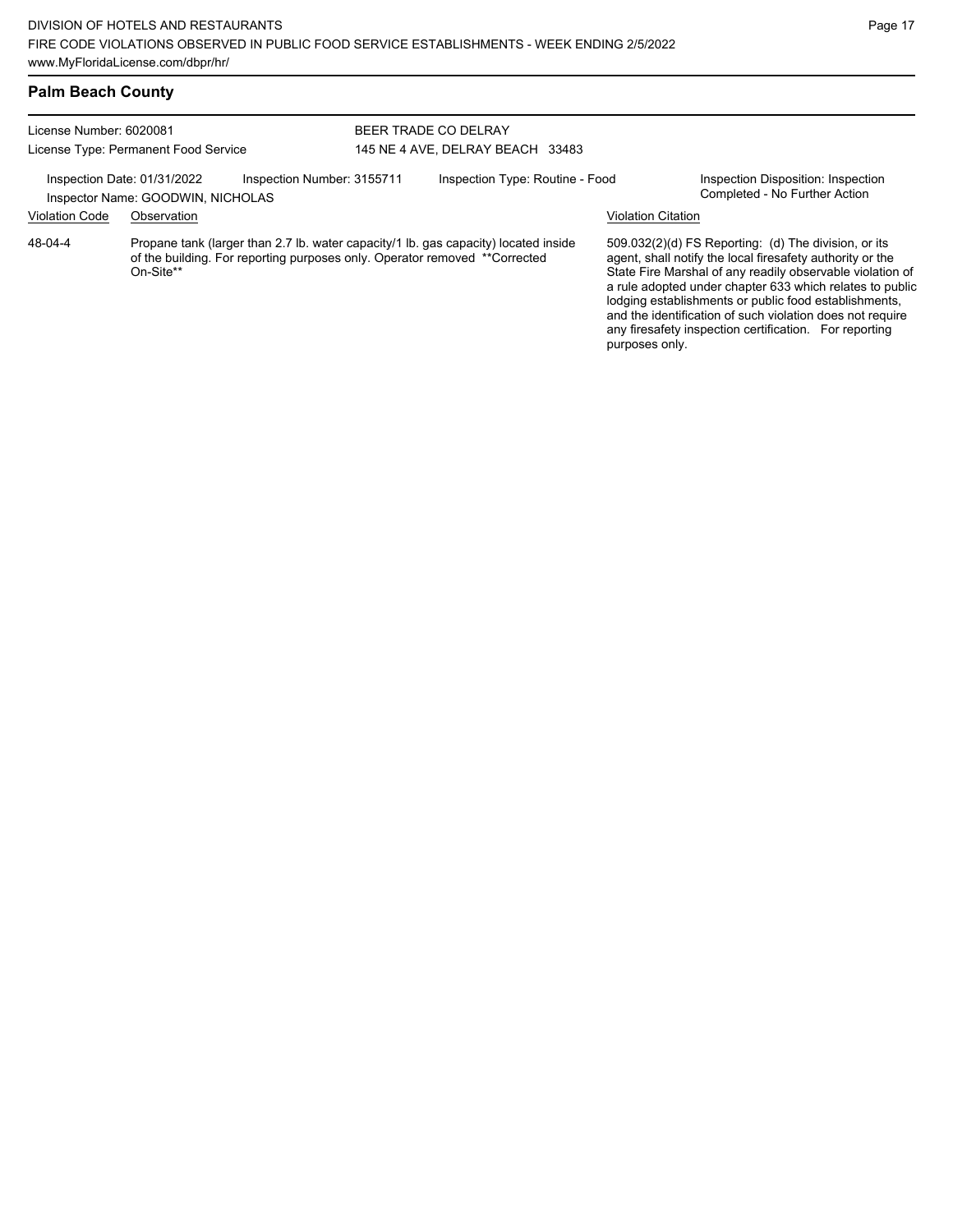# **Pinellas County**

| License Number: 6213630<br>License Type: Permanent Food Service |                                 |                                                                            | <b>TACO BELL #17693</b><br>40976 N US HWY 19, TARPON SPRINGS 346895446 |                                 |                           |                                                                                                                                                                                                                                                                                                                                                                                                                            |
|-----------------------------------------------------------------|---------------------------------|----------------------------------------------------------------------------|------------------------------------------------------------------------|---------------------------------|---------------------------|----------------------------------------------------------------------------------------------------------------------------------------------------------------------------------------------------------------------------------------------------------------------------------------------------------------------------------------------------------------------------------------------------------------------------|
| Inspection Date: 01/31/2022                                     | Inspector Name: BENEDICT, TRACY | Inspection Number: 3154853                                                 |                                                                        | Inspection Type: Routine - Food |                           | Inspection Disposition: Inspection<br>Completed - No Further Action                                                                                                                                                                                                                                                                                                                                                        |
| <b>Violation Code</b>                                           | Observation                     |                                                                            |                                                                        |                                 | <b>Violation Citation</b> |                                                                                                                                                                                                                                                                                                                                                                                                                            |
| 45-02-4                                                         | Fire extinguisher by office     | Portable fire extinguisher gauge in red zone. For reporting purposes only. |                                                                        |                                 | purposes only.            | 509.032(2)(d) FS Reporting: (d) The division, or its<br>agent, shall notify the local firesafety authority or the<br>State Fire Marshal of any readily observable violation of<br>a rule adopted under chapter 633 which relates to public<br>lodging establishments or public food establishments,<br>and the identification of such violation does not require<br>any firesafety inspection certification. For reporting |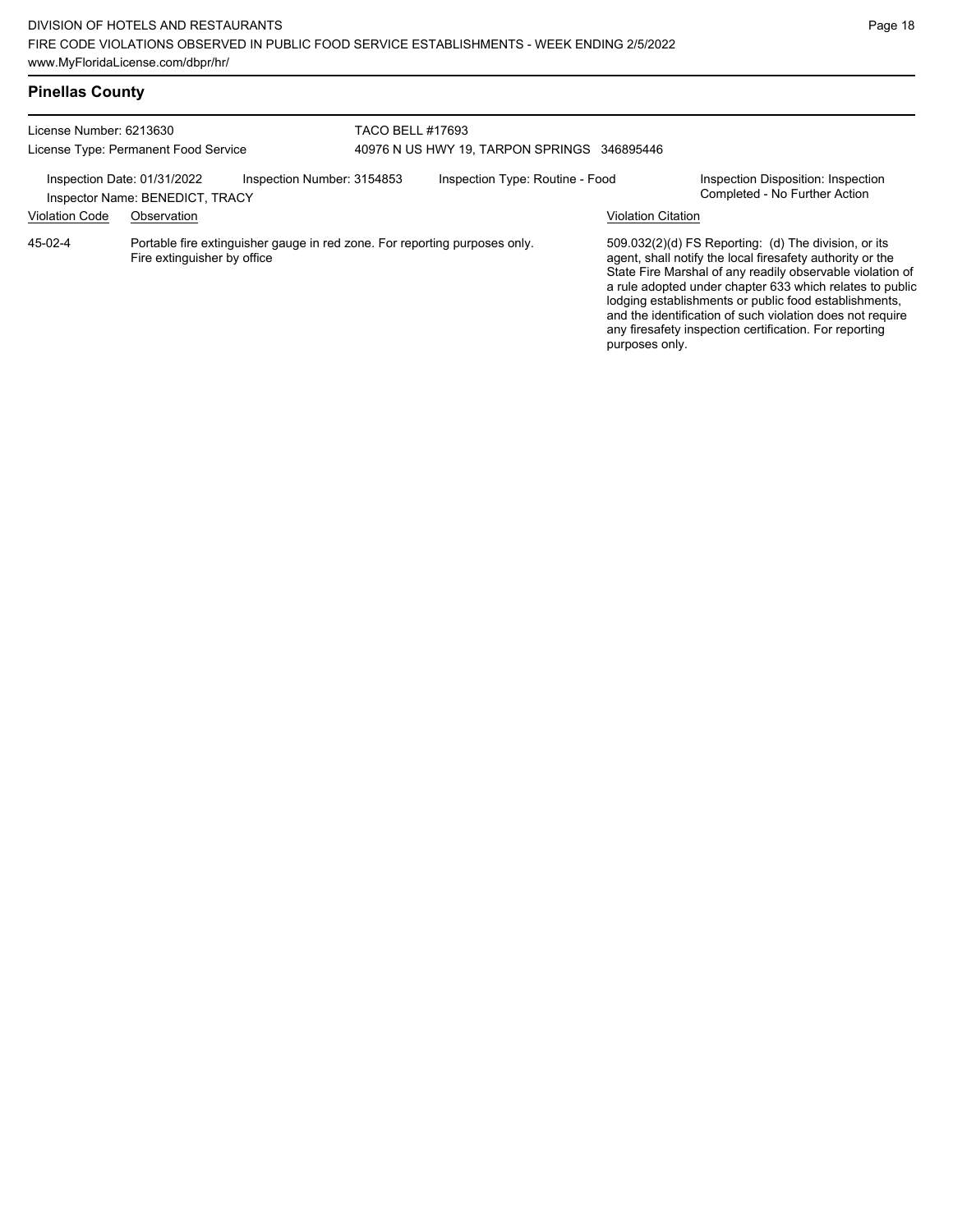#### **Santa Rosa County**

License Number: 6750171 License Type: Mobile Food Dispensing Vehicle LOUDOE'S FOOD TRUCK 8508 NAVARRE PARKWAY, NAVARRE 32566

Inspection Date: 02/02/2022 Inspection Number: 1244150 Inspection Type: Routine - Food Inspection Disposition: Inspection<br>Inspector Name: ADAMSON, ROBERT

# Inspector Name: ADAMSON, ROBERT

Violation Code Observation Violation Citation

45-04-4

Use of cooking equipment producing grease laden vapors/smoke not directly under hood suppression system. Notified Fire AHJ. For reporting purposes only. Upon inspection observed small table top fryer not completely under hood in Mobile unit. Operator sta

509.032(2)(d) FS Reporting: (d) The division, or its agent, shall notify the local firesafety authority or the State Fire Marshal of any readily observable violation of a rule adopted under chapter 633 which relates to public lodging establishments or public food establishments, and the identification of such violation does not require any firesafety inspection certification. For reporting purposes only.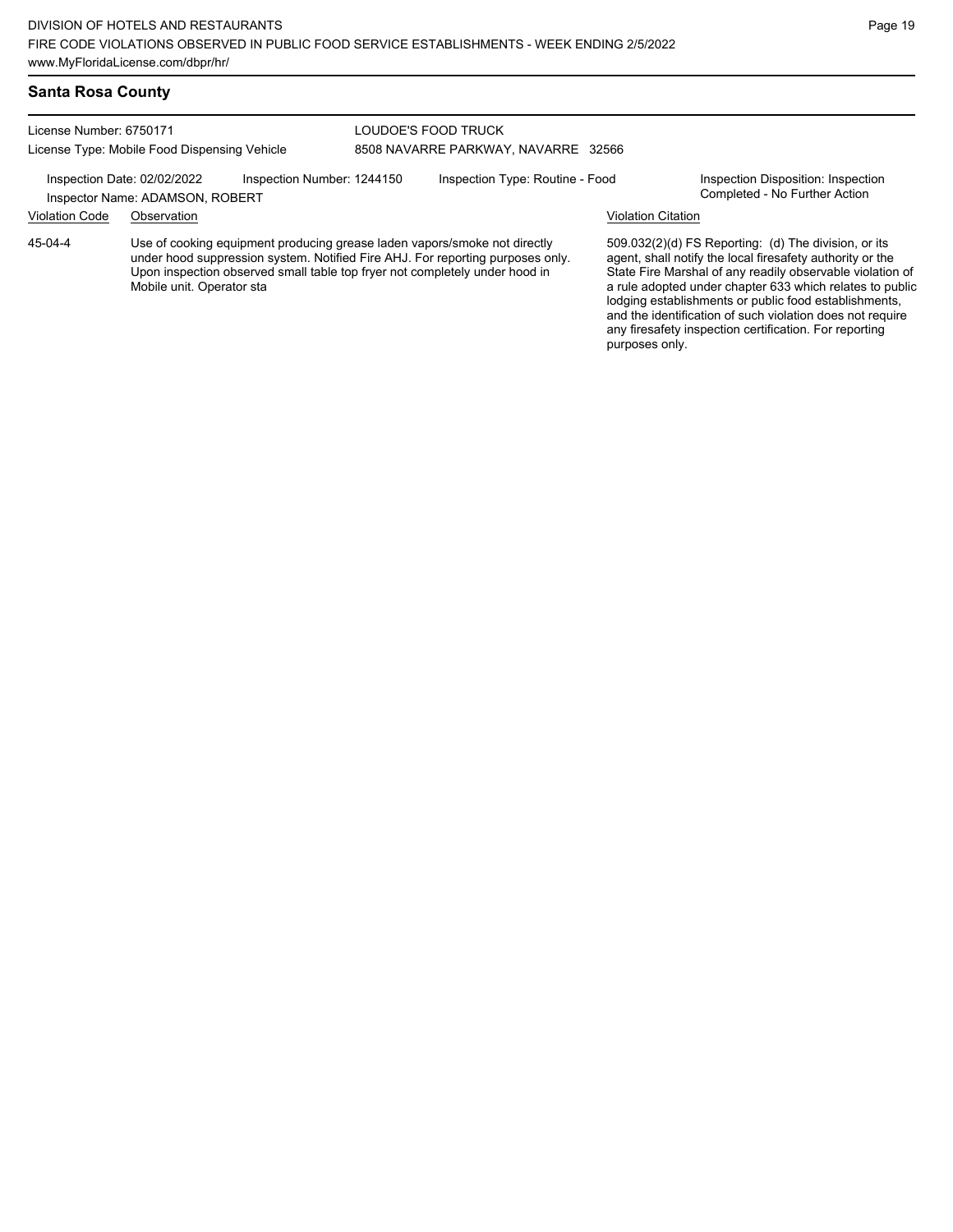posted in the boiler room. For reporting purposes only.

| <b>Sarasota County</b>  |                                                                   |                            |                                       |                                                                                          |                           |                                                                                                                                                                                                                                                                                                                                                                                                                                               |
|-------------------------|-------------------------------------------------------------------|----------------------------|---------------------------------------|------------------------------------------------------------------------------------------|---------------------------|-----------------------------------------------------------------------------------------------------------------------------------------------------------------------------------------------------------------------------------------------------------------------------------------------------------------------------------------------------------------------------------------------------------------------------------------------|
| License Number: 6804887 |                                                                   | HOTEL INDIGO SARASOTA      |                                       |                                                                                          |                           |                                                                                                                                                                                                                                                                                                                                                                                                                                               |
|                         | License Type: Permanent Food Service                              |                            | 1223 BLVD OF THE ARTS, SARASOTA 34236 |                                                                                          |                           |                                                                                                                                                                                                                                                                                                                                                                                                                                               |
|                         | Inspection Date: 01/31/2022<br>Inspector Name: MCKEON, MICHAEL    | Inspection Number: 3178884 |                                       | Inspection Type: Routine - Food                                                          |                           | Inspection Disposition: Inspection<br>Completed - No Further Action                                                                                                                                                                                                                                                                                                                                                                           |
| <b>Violation Code</b>   | Observation                                                       |                            |                                       |                                                                                          | <b>Violation Citation</b> |                                                                                                                                                                                                                                                                                                                                                                                                                                               |
| 48-01-5                 | For reporting purposes only.<br>Boiler certificate expired 7/3/21 |                            |                                       | No current insurance inspector boiler report or boiler certificate available for boiler. |                           | 61C-1.004(10) FAC Reporting: (10) Heating and<br>ventilation - The heating and ventilation system shall be<br>kept in good repair or be installed to maintain a<br>minimum of 68 degrees Fahrenheit throughout the<br>building. The insurance inspectors boiler report is<br>required annually for power boilers and high<br>pressure/high temperature boilers and biannually for low<br>pressure steam or vapor heating boilers and shall be |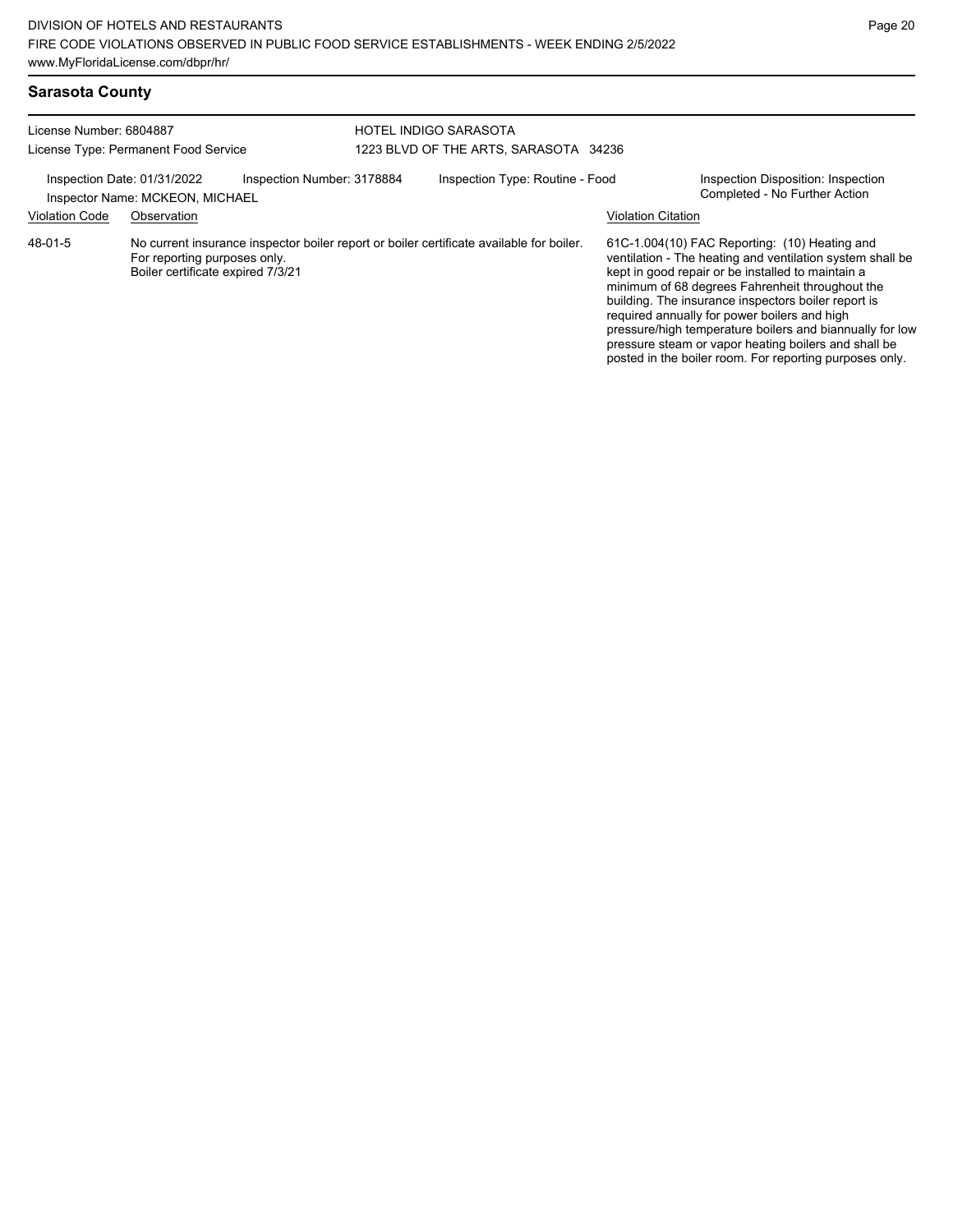| <b>Seminole County</b>  |                                                                                                                                          |                                                                       |                                                                                     |                                                                                                                                                               |                                                                                                                                                                                                                                                                                                                                                                                                                                              |                                                                                                                                                                                                                                                                                                                                                                  |  |
|-------------------------|------------------------------------------------------------------------------------------------------------------------------------------|-----------------------------------------------------------------------|-------------------------------------------------------------------------------------|---------------------------------------------------------------------------------------------------------------------------------------------------------------|----------------------------------------------------------------------------------------------------------------------------------------------------------------------------------------------------------------------------------------------------------------------------------------------------------------------------------------------------------------------------------------------------------------------------------------------|------------------------------------------------------------------------------------------------------------------------------------------------------------------------------------------------------------------------------------------------------------------------------------------------------------------------------------------------------------------|--|
| License Number: 6904918 | License Type: Permanent Food Service                                                                                                     |                                                                       |                                                                                     | BREAKFAST CLUB OF CASSELBERRY<br>3385 S HWY 17-92 SUITE 189, CASSELBERRY 32707                                                                                |                                                                                                                                                                                                                                                                                                                                                                                                                                              |                                                                                                                                                                                                                                                                                                                                                                  |  |
|                         | Inspection Date: 02/02/2022<br>Inspector Name: GUTTERMAN, KENNETH                                                                        | Inspection Number: 3146246                                            | Inspection Type: Routine - Food                                                     |                                                                                                                                                               |                                                                                                                                                                                                                                                                                                                                                                                                                                              | Inspection Disposition: Call Back -<br>Admin. complaint recommended                                                                                                                                                                                                                                                                                              |  |
| <b>Violation Code</b>   | Observation                                                                                                                              |                                                                       |                                                                                     |                                                                                                                                                               | <b>Violation Citation</b>                                                                                                                                                                                                                                                                                                                                                                                                                    |                                                                                                                                                                                                                                                                                                                                                                  |  |
| 45-04-4                 | reporting purposes only.                                                                                                                 | New stove top oven installed 2 burner are extended beyond hood system |                                                                                     | - From initial inspection : Use of cooking equipment producing grease laden<br>vapors/smoke with no hood suppression system installed. Notified Fire AHJ. For | 509.032(2)(d) FS Reporting: (d) The division, or its<br>agent, shall notify the local firesafety authority or the<br>State Fire Marshal of any readily observable violation of<br>a rule adopted under chapter 633 which relates to public<br>lodging establishments or public food establishments,<br>and the identification of such violation does not require<br>any firesafety inspection certification. For reporting<br>purposes only. |                                                                                                                                                                                                                                                                                                                                                                  |  |
| License Number: 6903568 |                                                                                                                                          |                                                                       | PAPA JOE'S                                                                          |                                                                                                                                                               |                                                                                                                                                                                                                                                                                                                                                                                                                                              |                                                                                                                                                                                                                                                                                                                                                                  |  |
|                         | License Type: Permanent Food Service                                                                                                     |                                                                       |                                                                                     | 4205 W LAKE MARY BLVD, LAKE MARY 32746                                                                                                                        |                                                                                                                                                                                                                                                                                                                                                                                                                                              |                                                                                                                                                                                                                                                                                                                                                                  |  |
|                         | Inspection Date: 01/31/2022<br>Inspector Name: THORNCROFT, ROBERT                                                                        | Inspection Number: 3122440                                            |                                                                                     | Inspection Type: Routine - Food                                                                                                                               |                                                                                                                                                                                                                                                                                                                                                                                                                                              | Inspection Disposition: Inspection<br>Completed - No Further Action                                                                                                                                                                                                                                                                                              |  |
| <b>Violation Code</b>   | Observation                                                                                                                              |                                                                       |                                                                                     |                                                                                                                                                               | <b>Violation Citation</b>                                                                                                                                                                                                                                                                                                                                                                                                                    |                                                                                                                                                                                                                                                                                                                                                                  |  |
| 47-03-4                 | Observed electrical wiring in disrepair. For reporting purposes only. In the<br>stored above the cieling tiles above the sprinkler heads |                                                                       | separate stock room the box with conduit is loose to the wall, a case of napkins is |                                                                                                                                                               | 509.032(2)(d) FS Reporting: (d) The division, or its<br>agent, shall notify the local firesafety authority or the<br>State Fire Marshal of any readily observable violation of<br>a rule adopted under chapter 633 which relates to public<br>lodging establishments or public food establishments,<br>and the identification of such violation does not require<br>any firesafety inspection certification. For reporting<br>purposes only. |                                                                                                                                                                                                                                                                                                                                                                  |  |
| License Number: 6904712 |                                                                                                                                          |                                                                       | <b>ARBY'S</b>                                                                       |                                                                                                                                                               |                                                                                                                                                                                                                                                                                                                                                                                                                                              |                                                                                                                                                                                                                                                                                                                                                                  |  |
|                         | License Type: Permanent Food Service                                                                                                     |                                                                       | 3725 ORLANDO BLVD, SANFORD 32773                                                    |                                                                                                                                                               |                                                                                                                                                                                                                                                                                                                                                                                                                                              |                                                                                                                                                                                                                                                                                                                                                                  |  |
|                         | Inspection Date: 02/02/2022<br>Inspector Name: THORNCROFT, ROBERT                                                                        | Inspection Number: 3180734                                            |                                                                                     | Inspection Type: Food-Licensing Inspection                                                                                                                    |                                                                                                                                                                                                                                                                                                                                                                                                                                              | Inspection Disposition: Inspection<br>Completed - No Further Action                                                                                                                                                                                                                                                                                              |  |
| <b>Violation Code</b>   | Observation                                                                                                                              |                                                                       |                                                                                     |                                                                                                                                                               | <b>Violation Citation</b>                                                                                                                                                                                                                                                                                                                                                                                                                    |                                                                                                                                                                                                                                                                                                                                                                  |  |
| 46-01-4                 | blocked by boxes and trash                                                                                                               |                                                                       |                                                                                     | Marked exit/path to marked exit blocked. For reporting purposes only. Back door                                                                               |                                                                                                                                                                                                                                                                                                                                                                                                                                              | 509.032(2)(d) FS Reporting: (d) The division, or its<br>agent, shall notify the local firesafety authority or the<br>State Fire Marshal of any readily observable violation of<br>a rule adopted under chapter 633 which relates to public<br>lodging establishments or public food establishments,<br>and the identification of such violation does not require |  |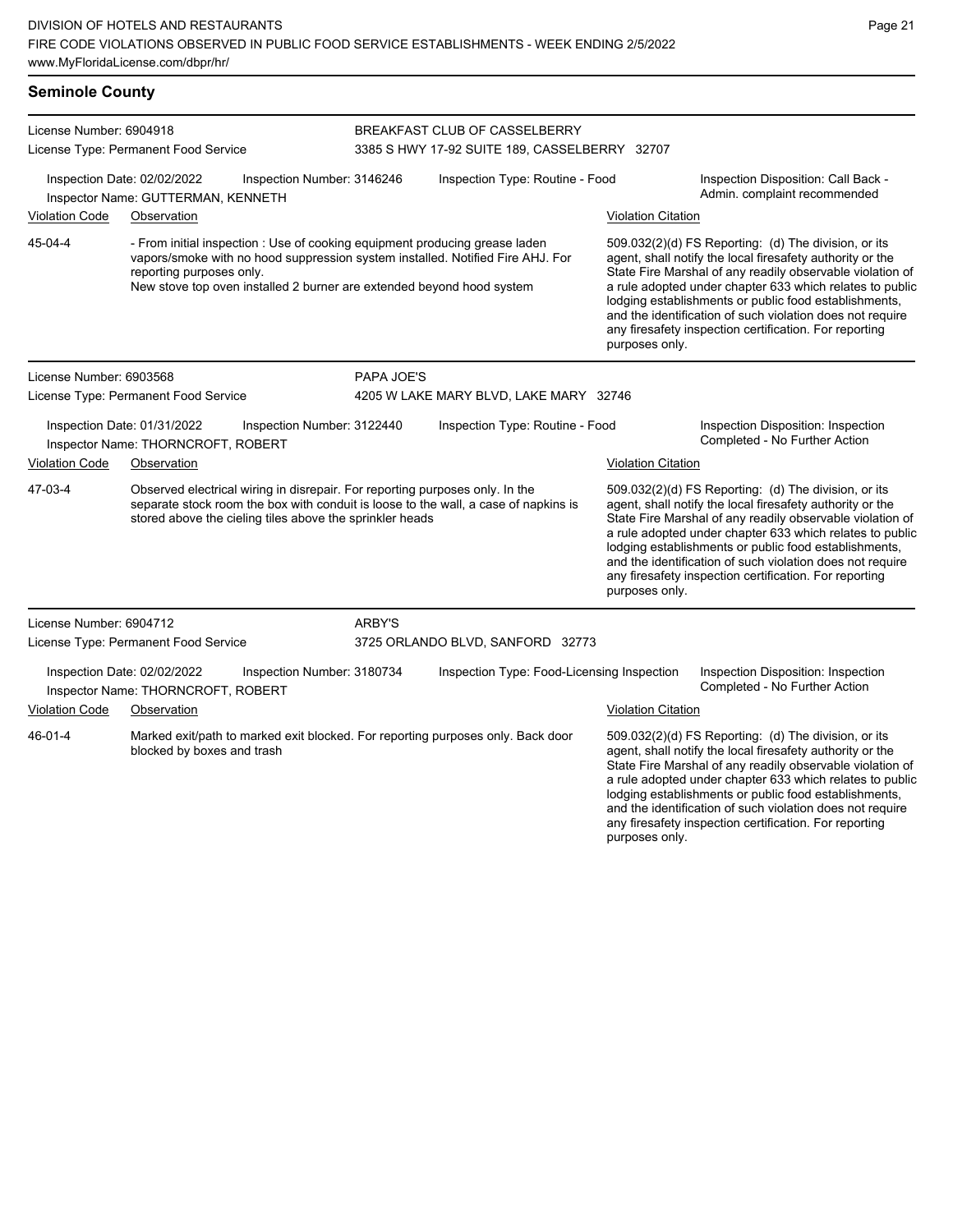| <b>Volusia County</b>   |                                                                                                                                                                                                                  |                            |                                                                 |                           |                                                                                                                                                                                                                                                                                                                                                                                                                            |
|-------------------------|------------------------------------------------------------------------------------------------------------------------------------------------------------------------------------------------------------------|----------------------------|-----------------------------------------------------------------|---------------------------|----------------------------------------------------------------------------------------------------------------------------------------------------------------------------------------------------------------------------------------------------------------------------------------------------------------------------------------------------------------------------------------------------------------------------|
| License Number: 7404966 | License Type: Permanent Food Service                                                                                                                                                                             |                            | PEGGYS COUNTRY KITCHEN<br>2100 S RIDGEWOOD AVE, EDGEWATER 32141 |                           |                                                                                                                                                                                                                                                                                                                                                                                                                            |
| <b>Violation Code</b>   | Inspection Date: 02/03/2022<br>Inspector Name: PICHARDO, RENEE<br>Observation                                                                                                                                    | Inspection Number: 3117310 | Inspection Type: Routine - Food                                 | <b>Violation Citation</b> | <b>Inspection Disposition: Emergency</b><br>order recommended                                                                                                                                                                                                                                                                                                                                                              |
| 47-03-4                 | Observed electrical wiring in disrepair. For reporting purposes only. Below large<br>fan to exterior, switch with exposed wiring. Next to it below handsink, exposed<br>wires from uncovered electrical box      |                            |                                                                 | purposes only.            | 509.032(2)(d) FS Reporting: (d) The division, or its<br>agent, shall notify the local firesafety authority or the<br>State Fire Marshal of any readily observable violation of<br>a rule adopted under chapter 633 which relates to public<br>lodging establishments or public food establishments,<br>and the identification of such violation does not require<br>any firesafety inspection certification. For reporting |
| License Number: 7407121 |                                                                                                                                                                                                                  | <b>CS WAFFLES</b>          |                                                                 |                           |                                                                                                                                                                                                                                                                                                                                                                                                                            |
|                         | License Type: Permanent Food Service                                                                                                                                                                             |                            | 4166 S ATLANTIC AVE, NEW SMYRNA BEACH 32169                     |                           |                                                                                                                                                                                                                                                                                                                                                                                                                            |
| <b>Violation Code</b>   | Inspection Date: 01/31/2022<br>Inspector Name: PICHARDO, RENEE<br>Observation                                                                                                                                    | Inspection Number: 3124172 | Inspection Type: Routine - Food                                 | <b>Violation Citation</b> | Inspection Disposition: Call Back -<br>Admin. complaint recommended                                                                                                                                                                                                                                                                                                                                                        |
| 47-03-4                 | - From initial inspection : Observed electrical wiring in disrepair. For reporting<br>purposes only. Exposed wires from electrical panel - From follow-up inspection<br>2022-01-31: ** Time Extended**           |                            |                                                                 | purposes only.            | 509.032(2)(d) FS Reporting: (d) The division, or its<br>agent, shall notify the local firesafety authority or the<br>State Fire Marshal of any readily observable violation of<br>a rule adopted under chapter 633 which relates to public<br>lodging establishments or public food establishments,<br>and the identification of such violation does not require<br>any firesafety inspection certification. For reporting |
| License Number: 7407540 |                                                                                                                                                                                                                  | <b>TIPSY TACO CANTINA</b>  |                                                                 |                           |                                                                                                                                                                                                                                                                                                                                                                                                                            |
|                         | License Type: Permanent Food Service                                                                                                                                                                             |                            | 746 S ATLANTIC AVE, ORMOND BEACH 32176                          |                           |                                                                                                                                                                                                                                                                                                                                                                                                                            |
|                         | Inspection Date: 02/02/2022<br>Inspector Name: RUTLEDGE, REBECCA                                                                                                                                                 | Inspection Number: 3144740 | Inspection Type: Routine - Food                                 |                           | Inspection Disposition: Warning<br>Issued                                                                                                                                                                                                                                                                                                                                                                                  |
| <b>Violation Code</b>   | Observation                                                                                                                                                                                                      |                            |                                                                 | <b>Violation Citation</b> |                                                                                                                                                                                                                                                                                                                                                                                                                            |
| 45-04-4                 | Use of cooking equipment producing grease laden vapors/smoke with no hood<br>suppression system installed. Notified Fire AHJ. For reporting purposes only.<br>Table top fryer not under hood suppression system. |                            |                                                                 | purposes only.            | 509.032(2)(d) FS Reporting: (d) The division, or its<br>agent, shall notify the local firesafety authority or the<br>State Fire Marshal of any readily observable violation of<br>a rule adopted under chapter 633 which relates to public<br>lodging establishments or public food establishments,<br>and the identification of such violation does not require<br>any firesafety inspection certification. For reporting |
| License Number: 7406465 |                                                                                                                                                                                                                  | <b>LITTLE CAESARS</b>      |                                                                 |                           |                                                                                                                                                                                                                                                                                                                                                                                                                            |
|                         | License Type: Permanent Food Service                                                                                                                                                                             |                            | 328 E NEW YORK AVE, DELAND 32724                                |                           |                                                                                                                                                                                                                                                                                                                                                                                                                            |
|                         | Inspection Date: 02/04/2022<br>Inspector Name: OCASIO-LOPEZ, LISA                                                                                                                                                | Inspection Number: 3181098 | Inspection Type: Complaint Full                                 |                           | Inspection Disposition: Inspection<br>Completed - No Further Action                                                                                                                                                                                                                                                                                                                                                        |
| <b>Violation Code</b>   | Observation                                                                                                                                                                                                      |                            |                                                                 | <b>Violation Citation</b> |                                                                                                                                                                                                                                                                                                                                                                                                                            |
| 46-04-4                 | Exit door locked. For reporting purposes only.<br>Dead bolt. Operator removed lock. ** Corrected On-Site** ** Repeat Violation**                                                                                 |                            |                                                                 | purposes only.            | 509.032(2)(d) FS Reporting: (d) The division, or its<br>agent, shall notify the local firesafety authority or the<br>State Fire Marshal of any readily observable violation of<br>a rule adopted under chapter 633 which relates to public<br>lodging establishments or public food establishments,<br>and the identification of such violation does not require<br>any firesafety inspection certification. For reporting |